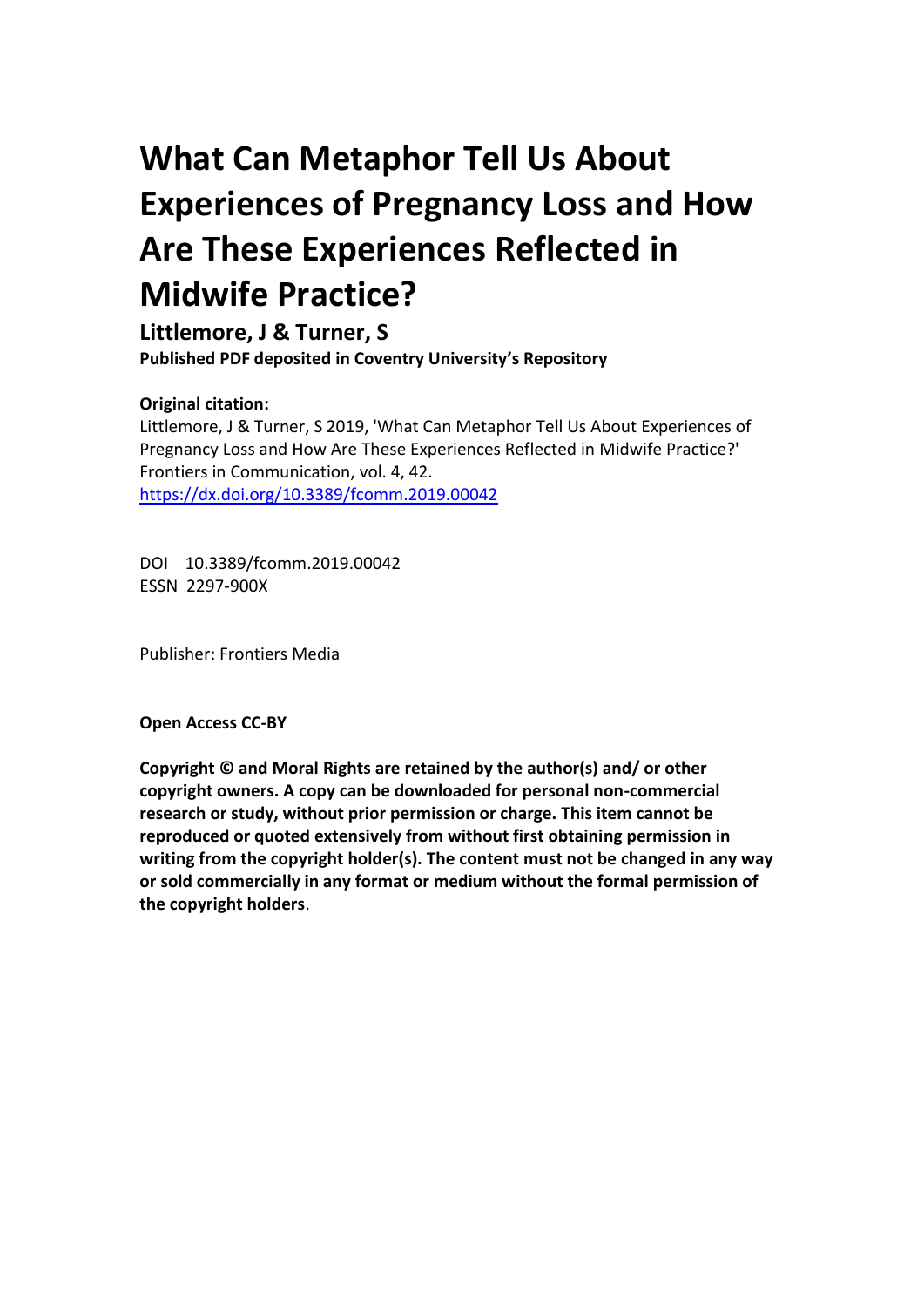



# What Can Metaphor Tell Us About [Experiences of Pregnancy Loss and](https://www.frontiersin.org/articles/10.3389/fcomm.2019.00042/full) How Are These Experiences Reflected in Midwife Practice?

[Jeannette Littlemore](http://loop.frontiersin.org/people/728747/overview)<sup>1\*</sup> and [Sarah Turner](http://loop.frontiersin.org/people/778845/overview)<sup>2</sup>

<sup>1</sup> Department of English Language and Linguistics, University of Birmingham, Birmingham, United Kingdom, <sup>2</sup> School of Humanities, Coventry University, Coventry, United Kingdom

With the recent launch of the National Bereavement Care Pathways in the UK [\(http://](http://www.nbcpathway.org.uk/pathways/) [www.nbcpathway.org.uk/pathways/\)](http://www.nbcpathway.org.uk/pathways/) that are designed to help professionals to support families in their bereavement after any pregnancy loss, there has been an increased interest in aligning the care provided to the needs that are expressed by the bereaved parents. In order to do this we need in-depth knowledge of these experiences. In this paper, we report findings from a study, conducted in England, that explored the ways in which those who have experienced pregnancy loss talk about their experiences at different stages in the diagnosis and experience of pregnancy loss. We focus both on what they say and the language they use to describe their experiences, in order to gain insights that may make it easier for those who support them through the process to do so in an effective manner. We focus in particular on the metaphors they use to describe their experiences. Metaphors are often used by people when describing intensely painful, personal experiences that would otherwise be inexpressible. Exploring the metaphors used by the bereaved allows us to gain deeper insights into what they are going through and understanding these metaphors may allow us to support them more effectively. We also examined the accounts of midwives and other NHS maternity bereavement care practitioners in order to gain insights into their perspectives on the issues identified through our analysis of the metaphors used by the bereaved, and to identify areas of good practice which correspond to the experiences of the bereaved. We were interested in their own practice but also in the environment in which they work and the constraints that this sometimes brings.

Keywords: pregnancy loss, communication, metaphor, midwifery, support, bereavement

#### Citation:

Littlemore J and Turner S (2019) What Can Metaphor Tell Us About Experiences of Pregnancy Loss and How Are These Experiences Reflected in Midwife Practice? Front. Commun. 4:42. doi: [10.3389/fcomm.2019.00042](https://doi.org/10.3389/fcomm.2019.00042)

# INTRODUCTION AND BACKGROUND TO THE STUDY

With the recent launch of the National Bereavement Care Pathways in the UK [\(http://www.](http://www.nbcpathway.org.uk/pathways/) [nbcpathway.org.uk/pathways/\)](http://www.nbcpathway.org.uk/pathways/) that are designed to help professionals to support families in their bereavement after any pregnancy loss, there has been an increased interest in aligning the care provided to the needs that are expressed by the bereaved parents. In order to do this we need

# **OPEN ACCESS**

Edited by:

Rukhsana Ahmed, University at Albany, United States

#### Reviewed by:

Vinita Agarwal, Salisbury University, United States Katarzyna Molek-Kozakowska, Opole University, Poland

> \*Correspondence: Jeannette Littlemore [j.m.littlemore@bham.ac.uk](mailto:j.m.littlemore@bham.ac.uk)

#### Specialty section:

This article was submitted to Health Communication, a section of the journal Frontiers in Communication

Received: 28 April 2019 Accepted: 17 July 2019 Published: 02 August 2019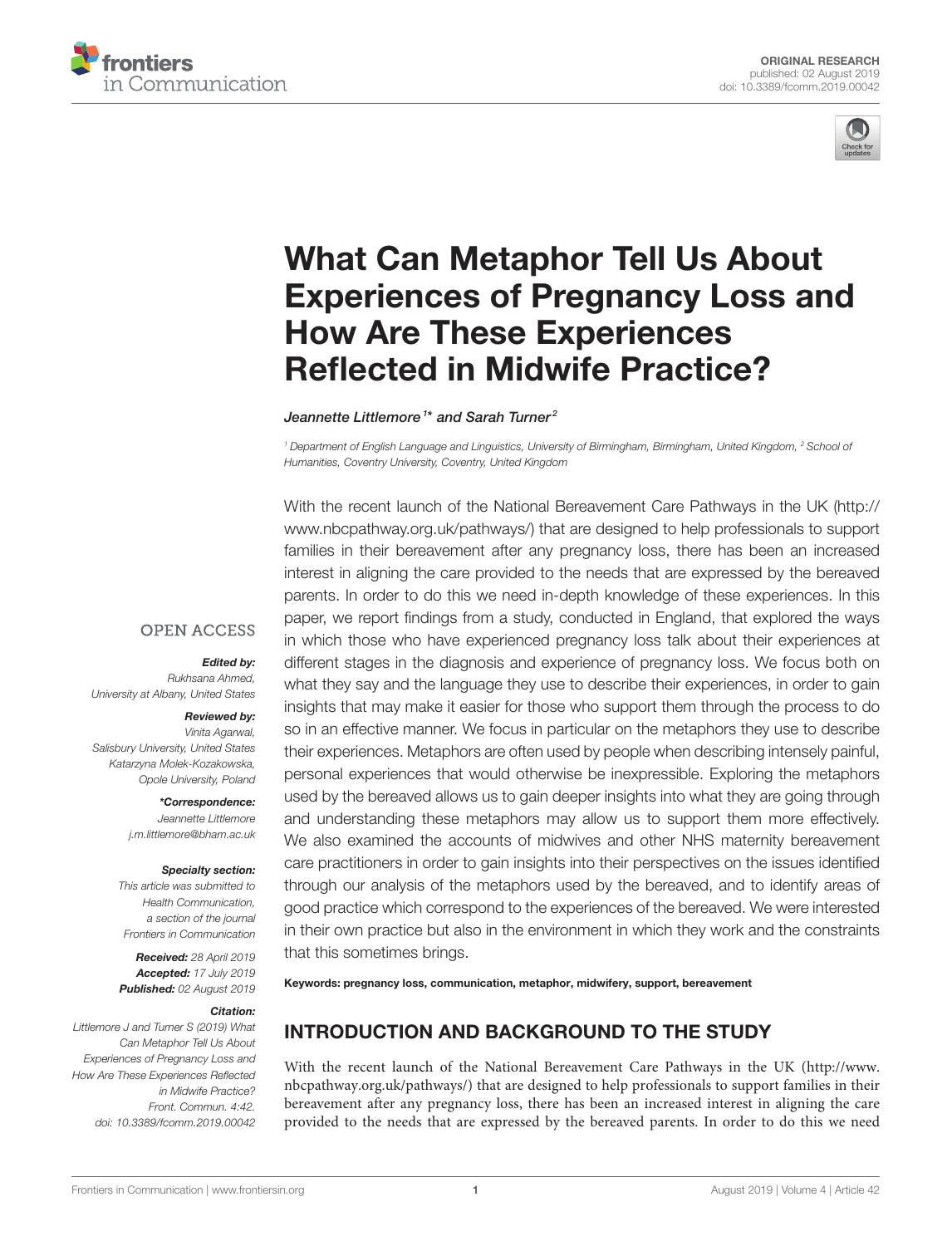in-depth knowledge of these experiences. Research has shown that pregnancy loss is a complex experience, fraught with tension and ambiguity on both the psychological and the physiological levels. Psychologically, the grief following pregnancy loss is exacerbated by the lack of cultural scripts to frame the grieving process. Tensions may arise from the contrast between an experience that is on the one hand "natural" in the biological sense, but on the other hand considered "unnatural" to the point of being taboo in the social sense. While the bereaved have often begun to form their identities as parents, pregnancy loss deprives them of a means to enact their parental identity (Littlemore and Turner, [2019\)](#page-17-0). Physiological conflict arises through the end of life occurring before birth, and through changes to the mother's body continuing despite there being no baby to sustain (Kuberska and Turner, [2019\)](#page-17-1).

Studies have shown that there is a need for compassionate care following pregnancy loss and that a lack of such care has severe impact on the well-being of the parents (see [Gold, 2007](#page-17-2) for the US context and [Cullen et al., 2017](#page-17-3) for the UK context). Questionnaire studies have been used to explore the impact of factors such as the gender of the parent and the presence of siblings on the length of the grieving process [\(Volgsten et al.,](#page-17-4) [2018\)](#page-17-4). It has been acknowledged that pregnancy loss takes a toll on the midwives who support patients as well, with many midwives expressing a lack of confidence in knowing what to do [\(Agwu Kalu et al., 2018\)](#page-17-5). This has led to an increase in training initiatives for midwives that are designed to promote their confidence in providing bereavement care to grieving parents. These training initiatives also aim to increase their self-awareness around their clinical practice in this area [\(Doherty et al., 2018\)](#page-17-6). There is international variation in the ways in which support and treatment are offered following pregnancy loss (see [Ravaldi et al.,](#page-17-7) [2018](#page-17-7) for the Italian context and [Fleming et al., 2016](#page-17-8) for the Swiss context). It should be noted that in this paper, we investigate pregnancy loss in the English context exclusively.

A particularly powerful way of exploring people's individual experiences is to examine the ways in which they use metaphor to describe them. Metaphor is a device by which one concept, experience or object is defined or described in terms of another [\(Cameron, 2003\)](#page-17-9). For example, people sometimes talk about women's careers hitting a "glass ceiling." While there is obviously no glass ceiling in any literal sense, the expression brings to mind ideas of invisible barriers to promotion, the idea that one can see through them but not get through them, and perhaps the idea that they might ultimately be shattered. While traditionally considered solely a literary or creative device, contemporary views of metaphor consider it to be a fundamental element of human language and thought, and an important device by which we understand, conceptualize and express our experiences [\(Lakoff and Johnson, 1980\)](#page-17-10). Metaphor is a particularly useful mechanism for exploring experiences that are not widely shared as it frequently involves the use of something that is familiar, tangible or common to describe something that is unfamiliar. For this reason, it has been shown to be particularly prevalent when people are talking about complex, difficult or emotionally-charged experiences, such as depression [\(Charteris-Black, 2012\)](#page-17-11), cancer [\(Gibbs and Franks,](#page-17-12) [2002\)](#page-17-12), addiction [\(Shinebourne and Smith, 2010\)](#page-17-13), mental health post-trauma [\(Wilson and Lindy, 2013\)](#page-17-14), and end-of-life care [\(Semino et al., 2017,](#page-17-15) [2018\)](#page-17-16), as it provides a tool to understand and describe these abstract, personal experiences by relating them to more concrete, universal ones. Unlike a content analysis, a metaphor analysis allows for an in-depth exploration of the ways in which people conceptualize emotional experiences and the underlying attitudes and assumptions that inform the way they describe them. Metaphors highlight some aspects of an experience whilst downplaying others [\(Lakoff and Johnson,](#page-17-10) [1980\)](#page-17-10), and it is often necessary to employ more than one metaphor to capture the richness and conflicting facets of an experience, as evidenced in the papers in [Gibbs \(2016\)](#page-17-17). Because metaphor analysis is effective in showing the complexities, tensions and ambiguities of emotionally-charged experiences, it is a useful tool for exploring the experience of pregnancy loss.

In this paper, we report findings from a study, conducted in England, that explored the metaphors used by people when talking about their past experiences of pregnancy loss. We define "pregnancy loss" as a loss occurring at any gestational stage, encompassing miscarriage, stillbirth, and termination for reasons of fetal anomaly. Our decision to include all three types of pregnancy loss was made at the project planning stage in response to feedback obtained from our project partners (Sands<sup>[1](#page-2-0)</sup>, the Miscarriage Association and Antenatal Results and Choices) that different perceptions of pregnancy loss do not map neatly onto clinical gestational stages or the type of loss. However, in our analysis we do give consideration to the type of loss experienced. Our focus was on the metaphors that our participants used when they were talking about four key moments during the period of pregnancy loss, some of which involved important decisions. These are: (1) the point at which people received the diagnosis; (2) the time during which they were making decisions about the pregnancy, for example induction, medical or surgical management of miscarriage, or choosing to terminate in the case of fetal abnormality; (3) the time during which they were deciding how to "look after" the baby after delivery; and (4) the time during which they were making decisions about funerals, rites and rituals where appropriate. We hypothesized that metaphor would be prevalent in individuals' recounting of their experiences of pregnancy loss, and that these metaphors would shed light on their (sometimes conflicting) emotional experiences and the ways in which they construed them, facilitating a deeper understanding of what they were going through and how this impacted upon their decision making. Our aim was to provide insights into the experiences of people who go through pregnancy loss to help midwives and others who support them through this difficult time.

We also analyzed the ways in which midwives and other NHS maternity bereavement care providers (hereafter referred to as midwives<sup>[2](#page-2-1)</sup>) talked about these issues, in order to gain

<span id="page-2-1"></span><span id="page-2-0"></span><sup>&</sup>lt;sup>1</sup>The Stillbirth and Neonatal Death Charity.

<sup>2</sup>We use the term midwives in recognition of the fact that all our participants worked with women in maternity contexts although this may not be reflected in their actual job titles. See Appendix 1 in **[Supplementary Material](#page-17-18)** for the full list of roles.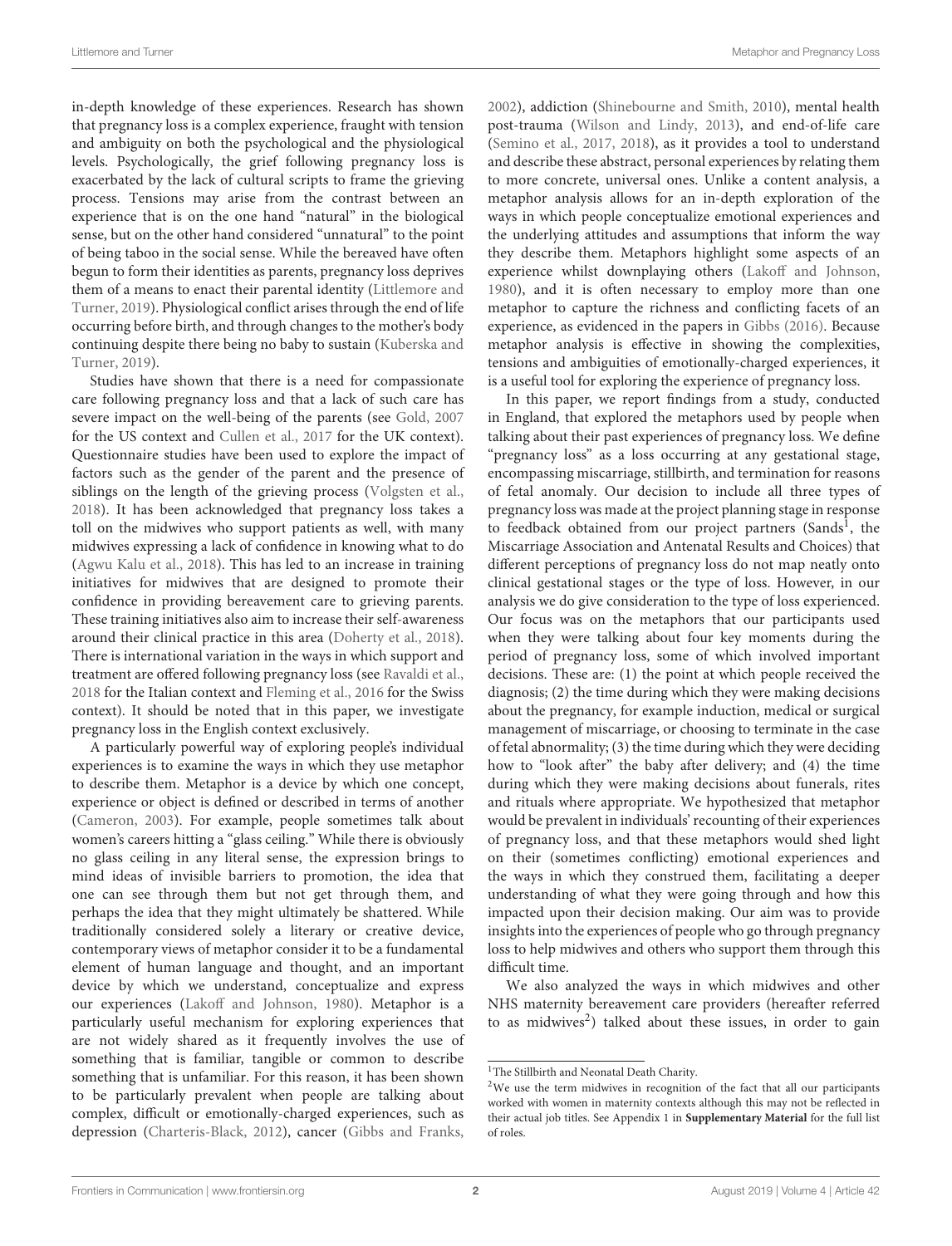insights into their perspectives on the issue and to identify areas of good practice which correspond to the experiences of the bereaved. We were interested in their own practice but also in the environment in which they work and the constraints that this sometimes brings.

# METHODOLOGY

This research forms part of the "Death before Birth" project<sup>[3](#page-3-0)</sup>, a 2-year ESRC-funded study $^4$  $^4$  running from 2016-18 and granted ethical approval<sup>[5](#page-3-2)</sup> by the University of Birmingham. The project was devised in association with the Stillbirth and Neonatal Death Charity (Sands), the Miscarriage Association (MA), Antenatal Results and Choices (ARC), and the Human Tissue Authority (HTA). Its overall aims were to examine how people in England who have experienced miscarriage, termination for fetal anomaly, and stillbirth talk about the ways in which they reached decisions concerning what happens to their baby after death, how their perceptions of the law impacted on their decision-making, and how they communicated their experiences and choices to those there to support them. We also examined the impact of Human Tissue Authority guidance on what happens to babies after they have died, investigating how it is interpreted in practice by professionals and the extent to which it takes account of the views, experiences and needs of the bereaved. This interdisciplinary project combined aspects of socio-legal studies, cultural studies, and linguistics.

In order to obtain the data required for the current study, three members of the research team<sup>[6](#page-3-3)</sup> interviewed 35 people, the majority of whom had experienced miscarriage, termination for fetal abnormality (hereafter referred to as "termination"), or stillbirth in England a minimum of 6 months before the interview. Participants who had experienced pregnancy loss were recruited through Sands, the MA and ARC. Advertisements were circulated via their internal distribution networks, newsletters and public-facing websites. The advertisements invited potential participants to share their stories of pregnancy loss, including their emotional responses, the care they received, and the decisions they made regarding marking or commemorating the loss. They were informed that the aims of the project were to contribute to better support for people who have experienced pregnancy loss, and to improve public understanding about the choices and decisions made by bereaved families.

It should be noted that some of our participants had experienced more than one type of loss, and discussed all their experiences of loss in the interviews. Because of this, the codes given for the excerpts provided below may not necessarily reflect the type of loss under discussion. Written, informed consent was obtained from all participants. All participants were over 18 and living in England. Of the 35 participants, 31 were women who had experienced a loss, three were male partners of the female participants, and one was a friend of the bereaved (see **[Figure 1](#page-4-0)**). We recognize that the dataset is somewhat unbalanced in terms of gender and experience, but this is due to the partially self-selecting nature of the recruitment process. Unfortunately, we do not know how many people our messages reached as we did not contact them directly, which is a limitation of our study. In addition, while were we able to recruit women who had experienced pregnancy loss, there was less response from their partners. We also recognize that because we recruited our participants through support organizations, our sample may be skewed toward those who felt the need for the support that these charities offer (although this is mitigated by the fact that some participants signed up to the study through word-of-mouth and had not approached the charities directly). It is important to note, therefore, that the experiences of our participants may not be shared by everyone who goes through pregnancy loss, as people's grief responses differ in nature and in strength. However, our project is designed to improve care for those who are finding it difficult to come to terms with their pregnancy loss, so we wanted to hear from people who needed this care most.

In order to explore the extent to which the care given by midwives corresponded to what the participants said would have been beneficial, a member of the research team<sup>[7](#page-3-4)</sup> conducted 12 interviews with 18 bereavement healthcare providers (see **[Figure 1](#page-4-0)** and Appendix 1 in **[Supplementary Material](#page-17-18)**). These interviews explored their perceptions of bereaved parents' needs and how they attempted to meet them, their views on the support they offered and the procedures under which they were operating. They were recruited directly from hospitals across four NHS regions (London/the South/ the Midlands/ the North) through the Local Supervising Authority Midwifery Officers Forum UK (LSAMO). Our point of contact also facilitated access to relevant professional networks and associations, including online forums.

The interviews were semi-structured and 60–90 min in length. They were conducted in quiet surroundings away from the participants' places of work. While most of the interviews were 1-to-1, some of the bereavement care providers chose to be interviewed in pairs or small groups (see Appendix 1 in **[Supplementary Material](#page-17-18)**). During the interviews with the bereaved, we explored their experiences of pregnancy loss, focusing on what they did with their baby in terms of funerary arrangements, and how they reached their decisions. During the interviews with the midwives, we asked them about the care they provided for the bereaved following pregnancy loss and the procedures used in their Trusts. Details of the participants in our study are shown in **[Figure 1](#page-4-0)**.

The interviews were transcribed $8$  and the transcripts were uploaded into NVivo for coding. NVivo is a qualitative research package which is used to assist in data organization, annotation and categorization using a set of user-defined "nodes."

We (Littlemore and Turner) first coded the transcripts of the interviews with the bereaved for metaphor. In order to decide whether an utterance was metaphorical or not, we employed an

<span id="page-3-0"></span><sup>3</sup><https://deathbeforebirthproject.org/>

<span id="page-3-1"></span><sup>4</sup>Economic and Social Research Council, UK. Project reference number: ES/N008359/1.

<span id="page-3-2"></span><sup>5</sup>Ethical Review Codes ERN\_16-0129 and ERN\_17-0477.

<span id="page-3-3"></span><sup>6</sup>Prof Danielle Fuller, Dr Karolina Kuberska and Dr Sheelagh McGuinness.

<span id="page-3-4"></span><sup>7</sup>Dr Karolina Kuberska.

<span id="page-3-5"></span><sup>8</sup>The full anonymised transcripts of our interviews will be publicly available on the UK Data Service website<https://ukdataservice.ac.uk/> from 1st January 2020.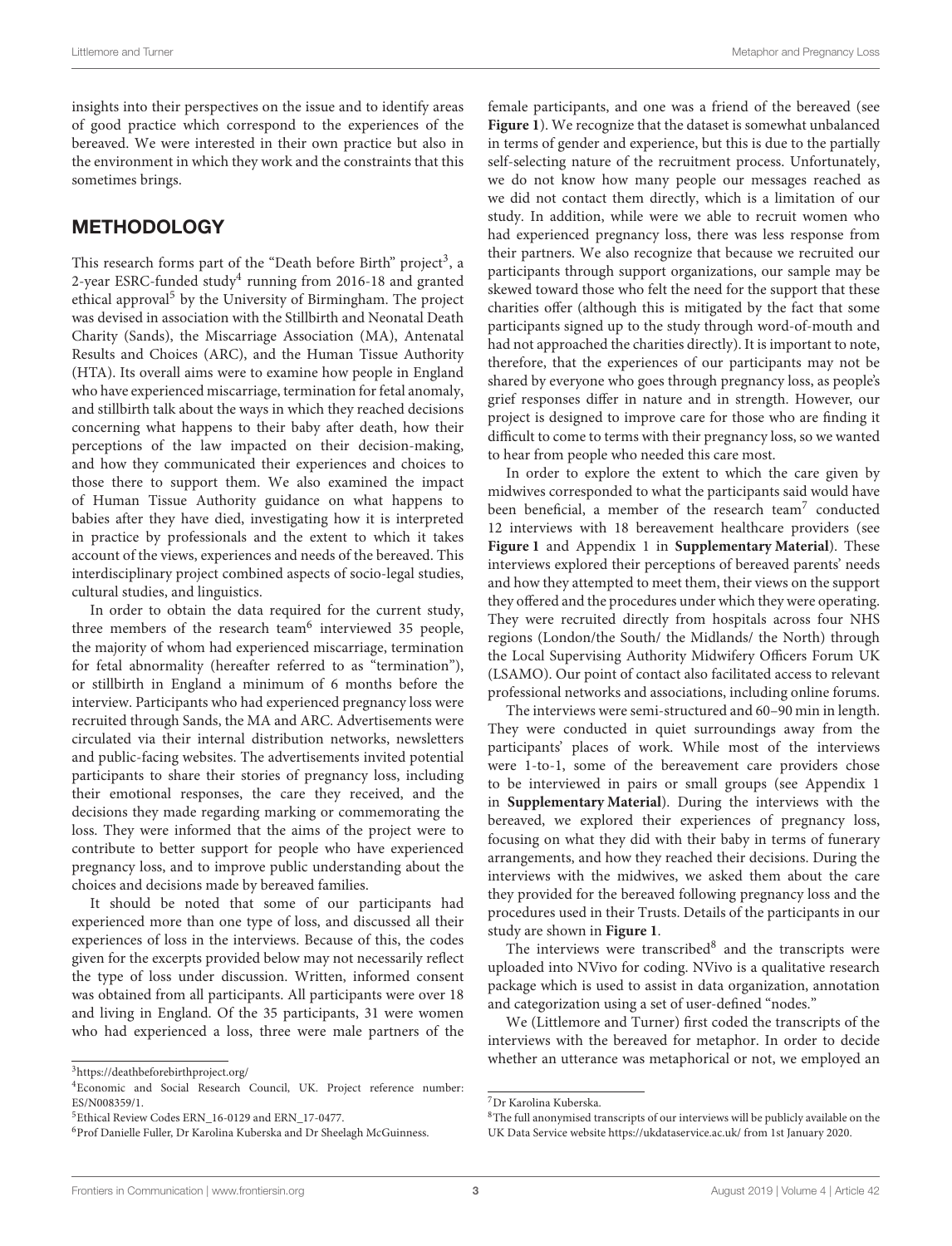- Women who had experienced still birth  $(n=9)$ , miscarriage  $(n=11)$ ; and termination  $\bullet$ following a diagnosis of foetal anomaly  $(n=11)$ ;
	- Partners of these women  $(n=3)$ ;
	- Friends of these women  $(n=1)$
	- Bereavement midwives  $(n=8)$
	- Midwives  $(n=6)$
	- Bereavement nurses  $(n=2)$
	- Gynaecology nurses  $(n=1)$
	- Bereavement support worker in hospital  $(n=1)$

<span id="page-4-0"></span>FIGURE 1 | Details of participants in the study.

adapted version of the [PRAGGLEJAZ Group \(2007\)](#page-17-19) Metaphor Identification Procedure, which involves recognition of the fact that something is being described in terms of a different entity and in some way compared to that entity. Following [Cameron](#page-17-9) [\(2003\)](#page-17-9), we adjusted this procedure slightly as we were more interested in identifying metaphors at the level of the phrase than at the level of the word. We then classified the metaphors into broad categories that reflected the semantic fields to which the metaphors belonged. For example, consider the following sentence, which a participant who had undergone a termination following a diagnosis of fetal anomaly used to describe her state of mind and her "recovery" process, following the loss:

(1) I tend to go off on tangents and lose where I am myself [WP4-T32-FA-P1][9](#page-4-1)

We identified two metaphors within this sentence: "go off on tangents" and "lose where I am myself." We coded both of these as "journey" metaphors but we also coded the second metaphor as a "location" metaphor and as a "divided-self" metaphor.

Each metaphorical chunk of language was then assigned to at least one topic. Topics were identified via an iterative process. We included both practical topics (such as, "receiving the diagnosis," "labor," and "care provision") and more emotional, less tangible topics (such as, "hopes and expectations," "validation of the loss," "isolation"). We used the context to establish what the topic of the metaphor was.

The coding scheme for both metaphors and topics was developed by three  $\text{coders}^{10}$  $\text{coders}^{10}$  $\text{coders}^{10}$  through detailed joint analyses of the first five transcripts. Subsequent transcripts were then coded individually in the first instance. Each coding decision was then verified by a second coder and all marginal cases were discussed in depth until agreement was reached<sup>[11](#page-4-3)</sup>. An example of one such case is the following:

(2) [NAME] was saying the sort of waffly things that one would expect people to say and it wasn't hitting the mark [WP4- T35-S-F4]

Here, the phrase "hitting the mark" was coded by the first coder as "sport and games" and by the second coder as "violence and impact" because hitting the mark could refer to target practice or to impact. Following discussion, the decision was made to code this excerpt as both sport and games and violence and impact.

We identified 67 metaphor categories (such as, "fighting," "nature," "balance," and "movement") which were used to talk about 71 topics. A full list of metaphor categories with examples can be found in Appendix 2 (**[Supplementary Material](#page-17-18)**) and a full list of topics can be found in Appendix 3 (**[Supplementary Material](#page-17-18)**). We also coded salient cases of metonymy. Metonymy, like metaphor, is a figurative device, but whereas metaphor involves describing something in terms of something different, metonymy involves drawing on a particular aspect of the same concept in order to define it. One might refer to the UK government as "No. 10," for example, using the street address to stand for the Prime Minister's residence, which in turn stands for the whole government.

Excerpts from our data include:

- (3) Well, when [BABY NAME] had gone horribly pear shaped [WP4-T1-FA-1]
- (4) Yeah, I've got that, I wanted to get that [a tattoo of the baby's name] as soon as possible. I was like, putting her on my body again [WP4-T10-FA-2]

In excerpt 3, the baby's name is used to refer metonymically to the whole pregnancy and the fact that it had ended in a loss. In excerpt 4, the tattoo is referring metonymically to the baby. The fact that the name of baby is tattooed on her body evokes a metonymic enactment of being physically close to her baby again. This is discussed in more depth in [Littlemore and Turner \(2019\)](#page-17-0).

Because metonymy is a more pervasive phenomenon than metaphor and because it very often shades into literal language (see [Littlemore, 2015\)](#page-17-20) it is not useful to identify every potential instance of metonymy in a dataset. However, some uses of metonymy are particularly marked and their use stands out as

<span id="page-4-1"></span><sup>9</sup>Please see Appendix 1 in **[Supplementary Material](#page-17-18)** for an explanation of the interview codes.

<span id="page-4-3"></span><span id="page-4-2"></span> $^{10}\mathrm{We}$  would like to thank Meera Burgess for her contribution to the coding process. <sup>11</sup> Because every instance of metaphor was checked and agreed upon by two coders we do not report inter-coder reliability rating for this study.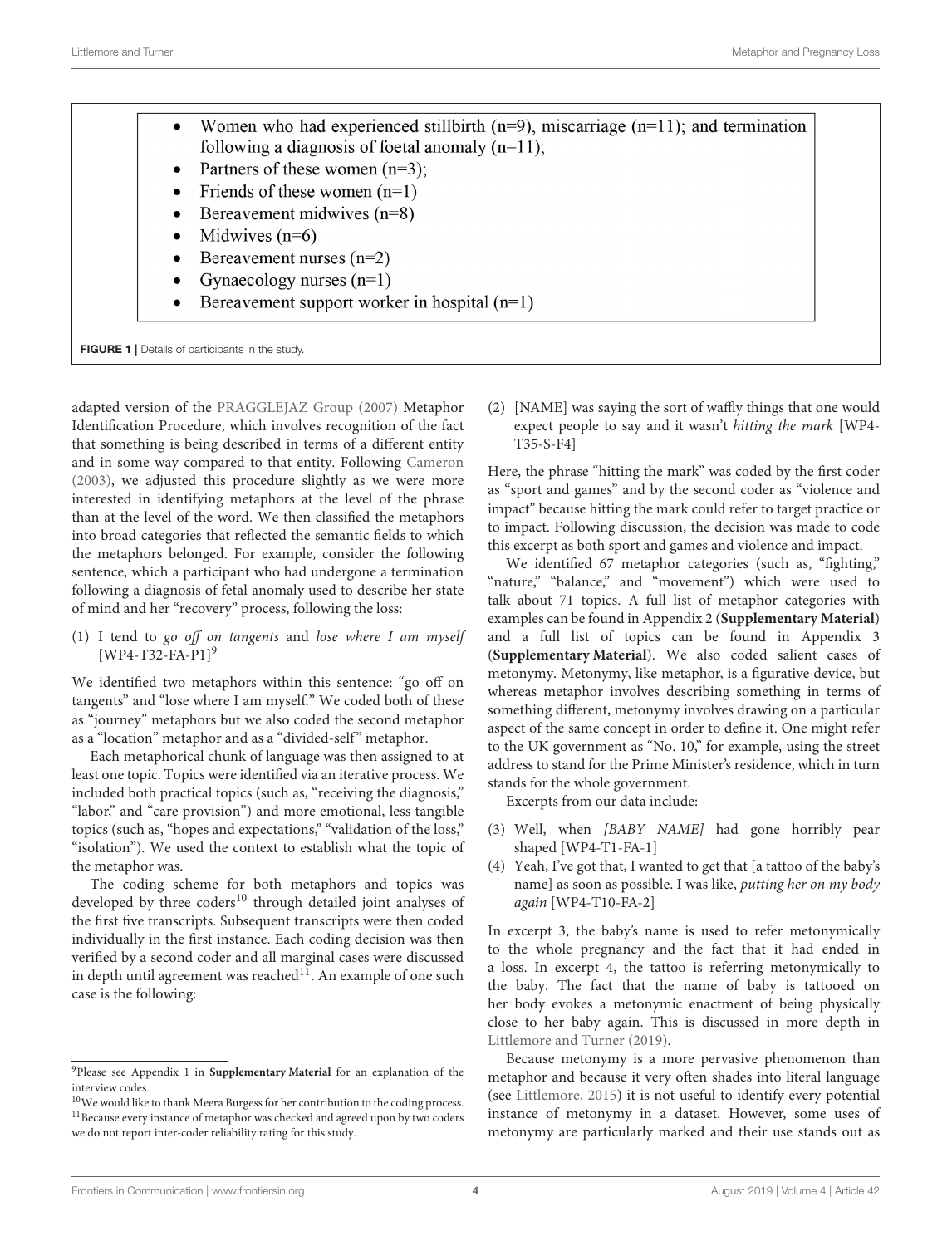being peculiar to a given group of people. Cases such as these were identified in our data.

After having coded our data for these metaphor categories we were able to establish which metaphor categories co-occurred with which topics, thus providing insights into the ways in which those aspects of the pregnancy loss were commonly conceptualized. We focused on topics which corresponded to four key moments in the process of pregnancy loss and identified the metaphors that were most commonly used to talk about them. As stated above, the moments in question were: the point at which the diagnosis was received; the time during which they were making decisions about the pregnancy; the time during which they were making decisions on how to "look after" the baby after delivery; and the time during which they were deciding on funerals, rites and rituals. Our focus throughout is on the ways in which people use metaphor to describe these experiences, what their metaphors can tell us about their conceptualizations of their experiences, and the implications of this on care-giving.

We used Nvivo to identify the metaphorical categories that occurred most frequently for each of the four key moments under discussion. The key moments and their corresponding topics are summarized in **[Table 1](#page-6-0)**, along with the numbers of metaphors of each type that were used at each stage. For the first two key moments, "Diagnosis" and "Decision-making about pregnancy," there was a clear one-to-one match in the topics we had identified in our dataset. The other two key moments ("Deciding how to 'look after' the baby after delivery" and "Funerals, rites and rituals") reflect a tension which constitutes a recurring theme in our data. In brief, we noted over the course of our coding that parents were frequently talking about their baby as if s/he were, on some level, still alive (Littlemore and Turner, [2019\)](#page-17-0). On the one hand, they want to parent their baby, but on the other they have to organize his/her funeral. This tension is expressed in the following excerpt from a parent:

(5) At the time it's just like, right, well, what coffin do you want for your baby? Well, I don't want a coffin. I don't want a coffin. I want him to be at home in a cot. So therefore I don't want a coffin. And that's the thought process you go through. [WP4-T28-S-7]

This tension was reflected in the topics we chose to explore these moments. For "Deciding how to look after the baby," we chose the topic "Continued existence of baby," in which the parents talked about treating the baby as if s/he were still alive. For the "Funerals, rites and rituals" key moment, we combined three topics emerging from our coding: "Funeral and/or cremation," "Rites and rituals," and "Remains and decisions about remains."

After having identified the ways in which the key moments in the experience of pregnancy loss were conceptualized through metaphor, we conducted a content analysis of the transcripts of the interviews with the midwives to identify ways in which their conceptions of loss and the care that they required corresponded to those of the bereaved. We also examined their accounts of the ways in which their working practices were shaped by their professional contexts. We chose to conduct a content analysis of the interviews with the midwives rather than a metaphor analysis because these interviews had a much more practical focus and did not explore their emotional experiences. This is because we were interested in finding out how they looked after the bereaved. As we saw above, metaphor analysis is particularly useful for investigating complex emotional experiences.

# KEY MOMENTS IN PREGNANCY LOSS: HOW THEY ARE EXPERIENCED AND DESCRIBED THROUGH METAPHOR AND HOW THEY ARE VIEWED BY THE MIDWIVES

In this section, we look at the four key moments in the experience of pregnancy loss and analyze the metaphors that were used by our participants to describe these experiences retrospectively during the interviews. For each of these areas, we talk about how they reported what they had felt at the time and subsequently. We focus on the experience itself, and the care, advice and information that they received. We discuss the implications that these findings have for the role of midwives in supporting people through pregnancy loss. Our focus is on the most frequently used metaphors corresponding to each key moment as these provide access to those conceptualizations that were most widely shared across our participant pool. We then explore the accounts offered by the midwives themselves in relation to each of these key moments, and identify areas of good practice as well as particular challenges they face in their roles.

## The Diagnosis Views of the Bereaved

Clearly the moment at which one learns of the diagnosis that their baby had died or that there is a serious fetal anomaly is a pivotal moment in the experience of pregnancy loss.

The most frequent metaphors observed when participants were talking about the moment of diagnosis are shown in **[Table 2](#page-7-0)**. In this section, we demonstrate how these metaphors work together to paint a picture of the way in which our participants experienced this moment.

The most frequent metaphor category when participants are describing the diagnosis is reification. This refers to cases where people express abstract concepts in concrete terms. Reification underpins many of the other metaphor uses in this section (and indeed in the whole dataset), which explains its frequency. One theme that arises from the metaphors in this section is that of location and physical movement through space. Another theme is that of fragmentation and the subsequent need to "repair," which is especially interesting when seen in conjunction with the "divided self" metaphor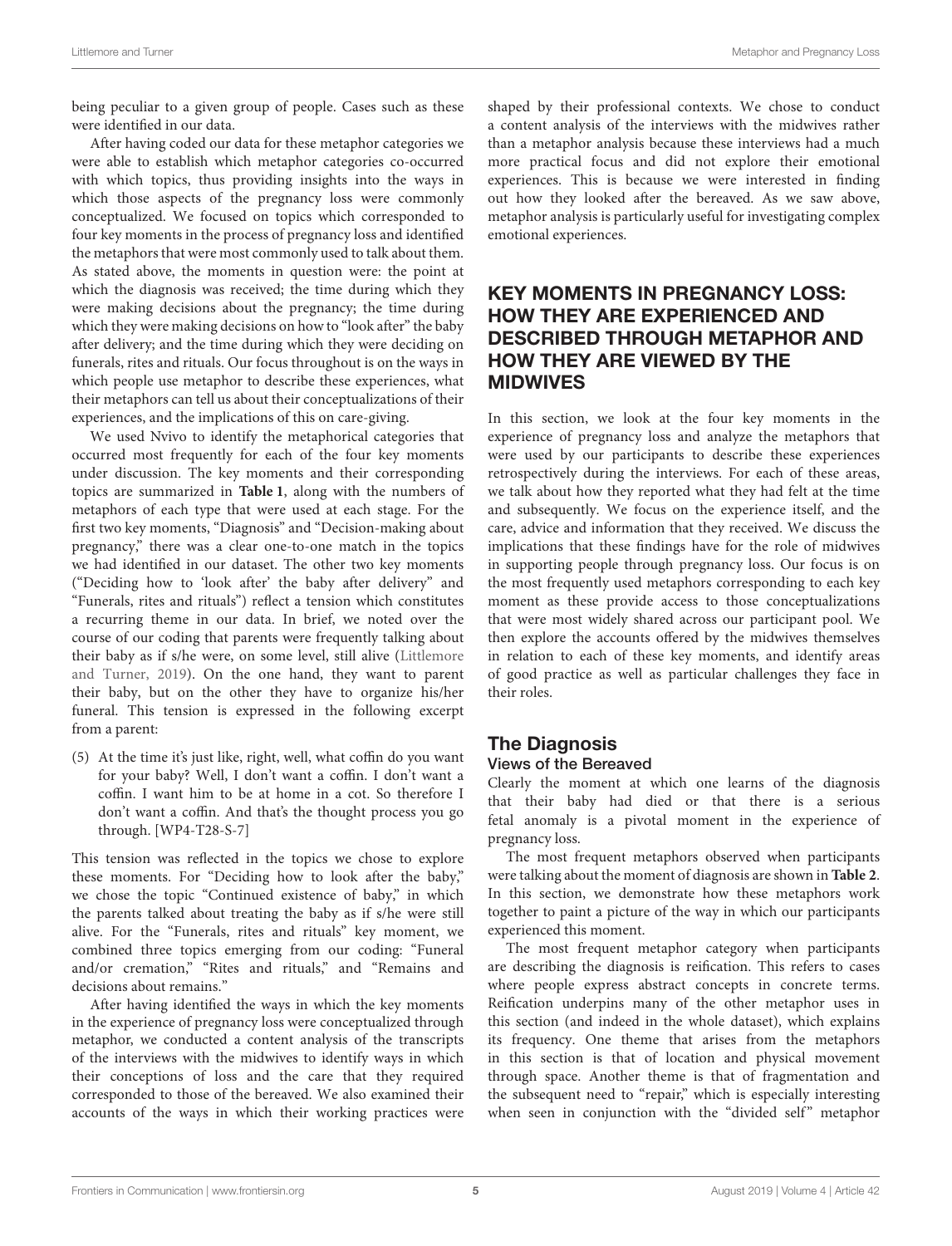<span id="page-6-0"></span>TABLE 1 | Key moments, associated topics, and their corresponding metaphors.

| Key moment                                                                             | <b>Corresponding metaphor</b><br>types <sup>a</sup>    | Number of<br>metaphors |
|----------------------------------------------------------------------------------------|--------------------------------------------------------|------------------------|
| <b>Diagnosis</b>                                                                       | Reification                                            | 30                     |
| Associated topic in dataset: diagnosis                                                 | Moving through space                                   | 11                     |
|                                                                                        | Body-related metaphors                                 | 8                      |
|                                                                                        | Crumbling, breaking, falling<br>apart, fixing, mending | $\overline{7}$         |
|                                                                                        | Containment                                            | 6                      |
|                                                                                        | Divided self                                           | 6                      |
|                                                                                        | Machine                                                | 5                      |
|                                                                                        | Physical location                                      | 5                      |
|                                                                                        | Journey                                                | $\overline{4}$         |
| Decision-making about pregnancy                                                        | Moving through space                                   | 27                     |
| Associated topic in dataset: decision-making about pregnancy                           | Reification                                            | 24                     |
|                                                                                        | Physical location                                      | 15                     |
|                                                                                        | Journey                                                | 13                     |
|                                                                                        | Body-related metaphors                                 | $\overline{7}$         |
|                                                                                        | Divided self                                           | $\overline{7}$         |
|                                                                                        | Seeing                                                 | $\overline{7}$         |
|                                                                                        | Agency or lack of agency                               | 6                      |
|                                                                                        | Being moved, acted upon                                | 5                      |
| Deciding on how to "look after" the baby after delivery                                | Animacy                                                | 63                     |
| Associated topic in dataset: Continued existence of baby (treating the baby as if s/he | Reification                                            | 19                     |
| were still alive)                                                                      | Physical location                                      | 16                     |
|                                                                                        | Presence and absence                                   | 14                     |
|                                                                                        | Moving through space                                   | 12                     |
|                                                                                        | Journey                                                | 9                      |
|                                                                                        | Metonymy                                               | 6                      |
|                                                                                        | Letting go physically, holding<br>on                   | 5                      |
|                                                                                        | Seeing                                                 | 5                      |
| Funerals, rites and rituals                                                            | Reification                                            | 34                     |
| Associated topics in dataset: Funeral and/or cremation; Rites and rituals; Remains     | Animacy                                                | 28                     |
| and decisions about remains                                                            | Moving through space                                   | 16                     |
|                                                                                        | Nature                                                 | 13                     |
|                                                                                        | Journey                                                | 12                     |
|                                                                                        | Physical location                                      | 12                     |
|                                                                                        | Body-related metaphors                                 | 9                      |
|                                                                                        | Bonds, connections                                     | $\overline{7}$         |
|                                                                                        | Containment                                            | 6                      |

aThese terms will be explained in the Results section as we discuss each of the key moments in more depth.

and "containment" metaphors. We now discuss these ideas in more depth.

The use of physical movement metaphors to talk about human experiences can be considered very conventional; consider phrases like "I'm going through a rough time," or "We're coming up to the weekend." However, while conventional, an analysis of the types of physical movement metaphors that our participants used can shed light on the ways in which they conceptualized what was happening to them. The physical movement metaphors that were employed by the participants in our study exhibited an unusually large amount of agency. Participants were significantly more likely to use movement metaphors to convey a sense of physical movement through the experience rather than passive reactions to an experience that was happening to them. Excerpts 6 and 7 below are taken from our interviews at moments where the participants were asked to talk about how they reacted to a diagnosis of fetal anomaly: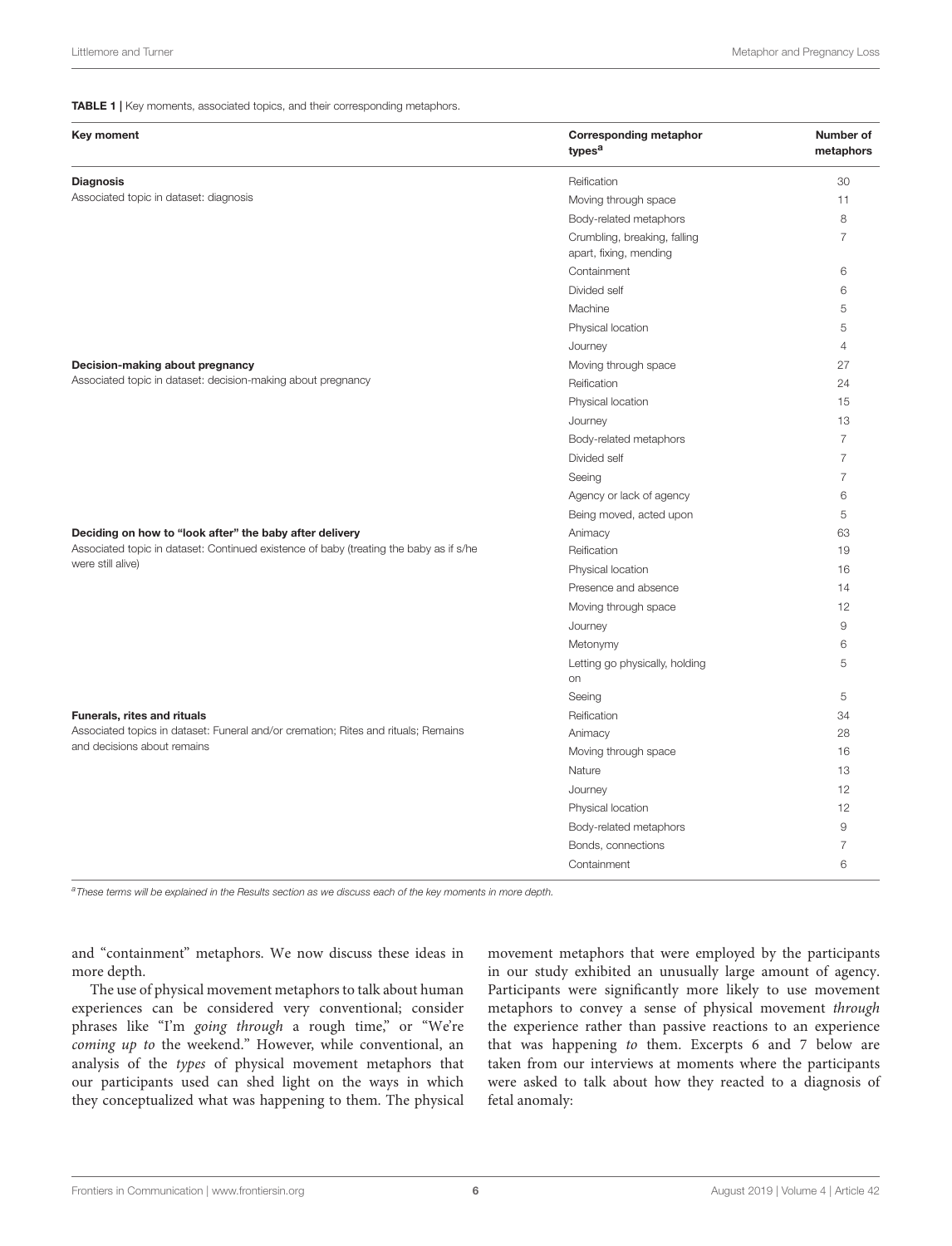<span id="page-7-0"></span>

| <b>TABLE 2</b>   Most frequent metaphors observed when participants were talking |  |  |
|----------------------------------------------------------------------------------|--|--|
| about the moment of diagnosis.                                                   |  |  |

| Metaphor                                            | Frequency |
|-----------------------------------------------------|-----------|
| Reification                                         | 30        |
| Moving through space                                | 11        |
| Body-related metaphors                              | 8         |
| Crumbling, breaking, falling apart, fixing, mending | 7         |
| Containment                                         | 6         |
| Divided self                                        | 6         |
| Machine                                             | 5         |
| Physical location                                   | 5         |
| Journey                                             | 4         |

- (6) Almost like I had this task I had to do which was to get to the end of this pregnancy ... I was very focused on just getting to the end of it [WP4-T17-FA-6]
- (7) I wasn't just gearing up toward losing the baby I was also gearing up toward having to make a decision to terminate the pregnancy  $[WP4-T20-M-10]^{12}$  $[WP4-T20-M-10]^{12}$  $[WP4-T20-M-10]^{12}$

In both these excerpts, the women seem to consider themselves to have a sense of agency in the situation, and in both there is a clear desire to take control, either by deliberately focusing their efforts on the "task" of getting to the end of the pregnancy, or by deliberately preparing to go through the loss of the baby. Their use of the journey metaphor could reflect their attempts to reconcile the conflicting tensions inherent in the experience of needing to terminate a wanted pregnancy. By conceptualizing this experience as a "journey," they are focusing on the possibility of moving through the tension, and that highlighting the fact that the journey has a destination they will reach.

Other participants used metaphors that suggested the information they received felt somewhat fragmented and disjointed and that it was up to them to make sense of it; they needed to piece things together themselves in order to build a bigger picture:

(8) I sort of managed to stitch bits of information to try and picture it in my mind what was [going to] happen, what was expected so I was fully informed. [WP4-T10-FA-2]

Here too the participant demonstrates a degree of agency, but there is a sense in all these cases that this agency is reluctantly adopted as the participants would rather not be in situations where this is necessary. There is a tension here between having agency, which is usually considered a positive thing, and not wanting it. Participants seem to deal with this by focusing on the end goal and/or the bigger picture through the use of "journey" and "patchwork" metaphors.

When describing their reactions to the news, some of the participants who we interviewed made use of metaphors that reflected a sense of disorientation which was then associated with a lack of agency. Here, we take excerpts from interviews with two participants who had both suffered miscarriages:

(9) And then as soon as it [became] a real thing . . . I had to say the words "I've had a miscarriage" . . . that's when . . . I just felt like everything had just fallen out of the world and like I just failed and that ... there was no control there was ... nothing and I just felt so empty and ... confused. [WP4-T9-M-8]

For this speaker, the world has emptied out, and she feels as if she is also empty: both her sense of location in a world and her sense of being have been destroyed by the physical experience of miscarriage. This perceived lack of agency provides an interesting counterpoint to the sense of agency and control that we saw in the excerpts above, possibly due to the nature of the loss and the idea of perceived "choice" inherent in a diagnosis of fetal anomaly. This becomes particularly interesting in excerpt 10 below, where the woman perceives her body and mind as having taken on "agencies" of their own, operating independently of the conscious self:

(10) I think it's quite hard because you have that massive shock ... and your brain shuts down ... and I couldn't process it. I knew they needed to tell me that then because of the nature of it. I knew that you couldn't wait . . . I don't even know even if she explained it really well ... my brain was obviously still in shock mode by then. The sonographer, she basically gave us a file and told us where to go but I think would've been nice if she'd said "right look you will now be going to the early pregnancy unit, they are going to have other people there with scans, which I'm really sorry about ... but it's just we don't have resources. Once you go into to there the lady or man or whoever will explain to you what has happened," but it wasn't. She came in the room and she gave me my file and she said the EPU is ... and I said where is it? She said just follow the signs ... and I actually put in a complaint about her. And she was the senior sonographer which surprised me. [WP4-T4-M-3]

These metaphors were complemented by containment metaphors, through which participants talked about how they were unable to "take in" new information. These feelings of being overwhelmed, of disorientation and distance from one's own thought processes mean that clear support and direction are vital. This woman needed to be given much more guidance and shown what direction to take. Although this particular woman is talking about guidance in very practical terms (i.e., she literally needed to be shown where the early pregnancy unit was, and told what would happen when she got there), the need for clear guidance is also likely to extend more generally to emotional and psychological support.

This sentiment was expressed by a number of participants in our study who reported a sensation of

<span id="page-7-1"></span> $^{12}$  While this participant suffered a miscarriage, she was originally told that her baby was likely to have a genetic defect and that she may wish to consider termination. Here, she is talking about that decision.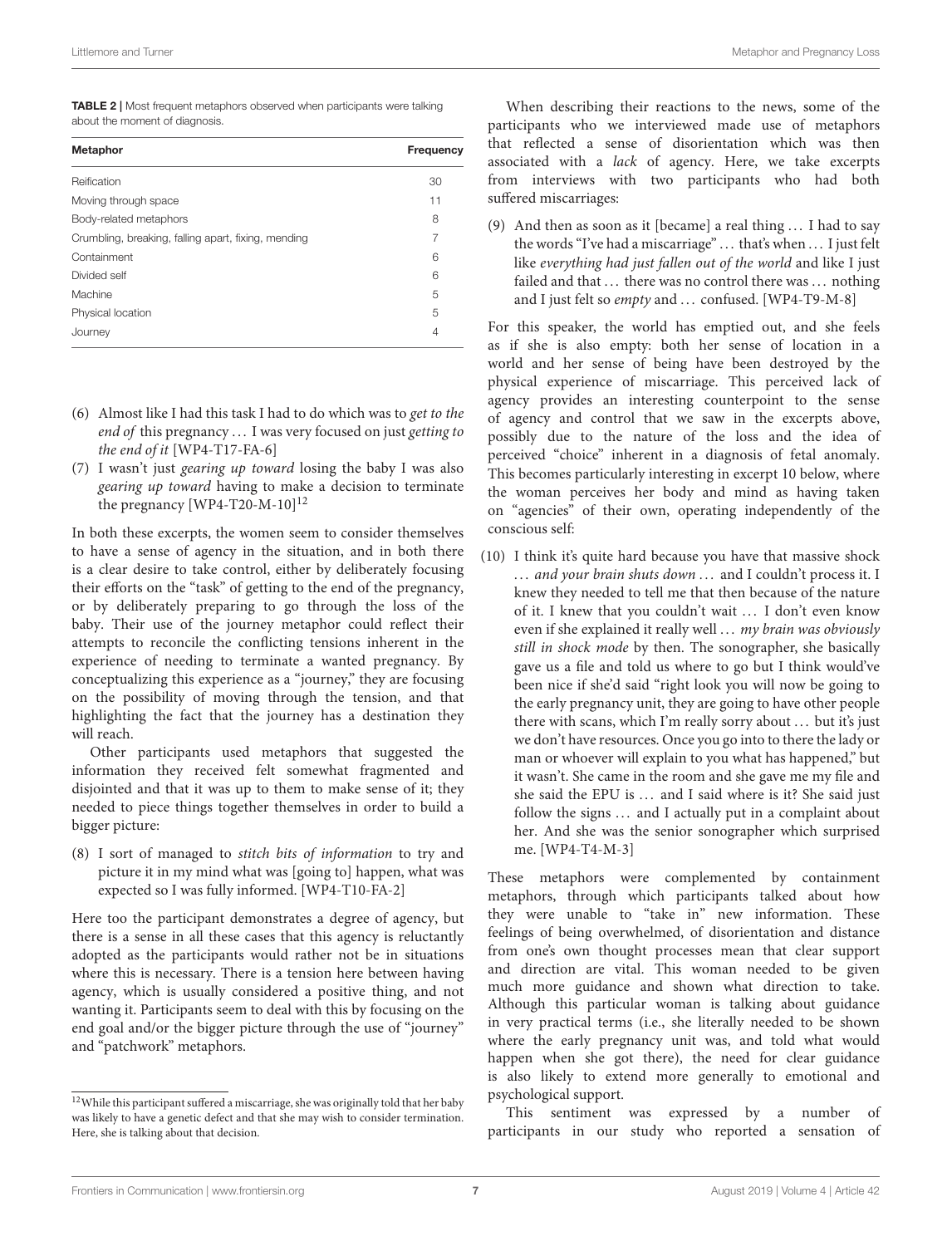compartmentalization when referring to the experience of pregnancy loss and all the decisions that they had to make as a result of it. A woman who had experienced a termination commented:

(11) Because it depends which bits of the process. Because there's so ... many different *parts* to it, there's the procedures, there's the "what's the best option?" "What's the easiest option?" when you get that diagnosis that things are going wrong. There's what to expect afterwards, there's ... I wouldn't even know where to begin to explain because in this whole situation ... we found there were so many different sort of compartments almost to it. [WP4-T1-FA-1]

Reactions such as this suggest that some people may find it useful to break down the overwhelming experience of pregnancy loss into manageable parts. As a result, they may like to have the different issues explained to them one by one and then discussed separately along with their various implications and ramifications. It is important for those responsible for delivering information to give careful consideration to the way they pace the information.

#### Implications for Care

These insights into the way our participants felt immediately following the diagnosis have interesting implications for caregivers, and there may be differences according to the type of loss. Being given a diagnosis of fetal anomaly may cause women to feel they need to take control of the situation, albeit reluctantly. However, this need to take control may be hampered by what they consider to be the fragmented nature of the process, and the information they receive about it. Some patients may have a psychological reaction to the bereavement which results in a feeling that their own thought processes are alien to them. An effective way for caregivers to respond at this point in the process would be to provide as much information as they can and to ensure that there are no gaps in the information that is provided, so individuals do not feel the need to "stitch bits of information" together. The information may need to be provided in manageable chunks so that it is not overwhelming for a recently bereaved person. However, these chunks must be internally coherent and the links between them made clear. Women should be given opportunities to make informed choices regarding how to proceed, based on complete information.

#### Perspectives of the Midwives

In this section we turn to the midwives' perspectives on the ways in which people feel when they receive the diagnosis, and the ways in which they can help them cope with it in ways that reflect the fact they often feel out of control and disorientated.

Our data strongly suggest that midwives are acutely aware of the poignancy of this moment:

(12) Interviewee 1: all the research that I've read and all the studies that I've read, there's a common theme . . . and one of the common themes is they will never forget that moment. That moment, of how that news was shared is a memory that stays with them forever ... you talk to women-talk to any woman that's lost a baby, they will remember that moment of how that was explained to them— [WP2-T7- BCP-04]

They are also aware of the need to present information in as clear a way as possible, avoiding euphemism, as we can see in the excerpt 13 below:

(13) and of course if it's a ... missed miscarriage she's generally not passed the fetal remains really I think their biggest concern most often [because] you know the woman will be asked straightforwardly you know has she passed any solid material [WP2-T27-BCP-12]

They understand that people who are emotionally distressed do not always absorb all the information at once:

(14) Interviewee 1: They need ... you know, adequate information. We understand that, you know, when you lose a baby initially you are in a state of shock, and you know . . . grief and sadness and ... denial so ... you cannot ... be [a] hundred percent sure that all the information that you give at one stage that they absorb all the information so we provide ... written information [WP2-T24-BCP-10]

We saw less acknowledgment of the fact that in some cases the bereaved felt the need to take control from the outset and get to the end of the process. This is a difficult issue as it needs to be balanced against potential information overload. One way of dealing with this is touched on in the excerpt 15 below:

(15) it's a lot of information and there is a lot of information that when you've lost a baby . . . that you have to take in, and there are lots of options and lots of things that people will come in and talk to you about and it is incredibly overwhelming ... but we have our own parent information form, that works in conjunction with the consent form that we use, so they marry up together, so section one of the consent form is discussed in section one of the parents information so it takes the parents through the form that they're going to be signing ... I think that the majority of time we do achieve this that the person who will be taking the consent will actually impart all of that information to them in an appropriate level and sensitive manner, that actually, the written information is just something for them to take away to back up a conversation [WP2-T16-BCP-06]

We can interpret this in the context of what the participants were saying about needing to "stitch the information together." What this midwife is saying is important: that differential use can and should be made of the different forms of communication, with spoken and written information being used to complement one another.

## Making Decisions About the Pregnancy and Termination Procedures Views of the Bereaved

Following the diagnosis of a loss, people are faced with a number of decisions regarding how to proceed. The exact nature of these decisions will depend on the nature of the loss; whether to continue with a non-viable pregnancy in the case of fetal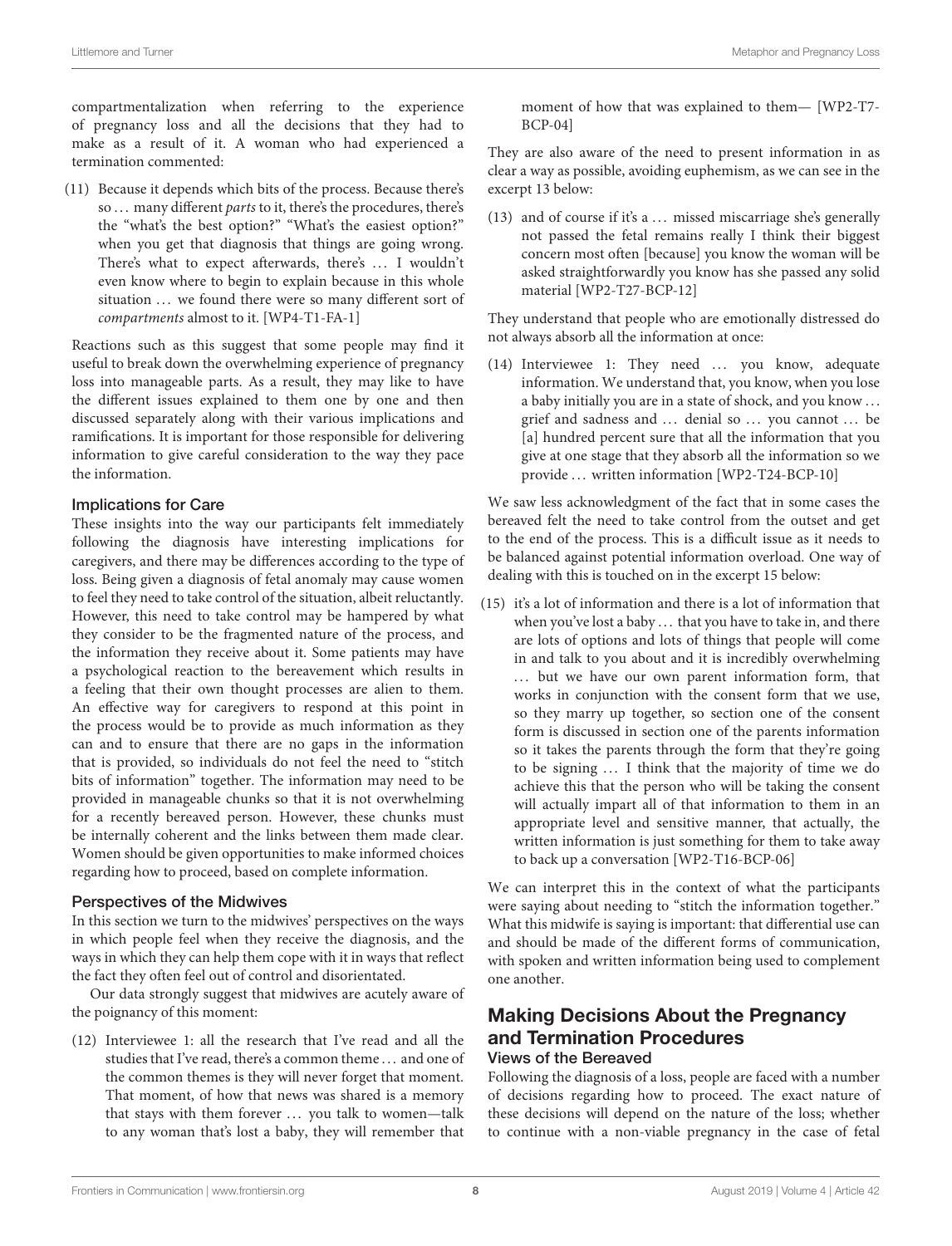<span id="page-9-0"></span>

| <b>TABLE 3</b>   Most frequent metaphors observed when participants were talking |  |  |
|----------------------------------------------------------------------------------|--|--|
| about making decisions about the pregnancy.                                      |  |  |

| Metaphor                 | Frequency |
|--------------------------|-----------|
| Moving through space     | 27        |
| Reification              | 24        |
| Physical location        | 15        |
| Journey                  | 13        |
| Body-related metaphors   | 7         |
| Divided self             | 7         |
| Seeing                   | 7         |
| Agency or lack of agency | 6         |
| Being moved, acted upon  | 5         |
|                          |           |

anomaly, choosing between medically or surgically managed miscarriage, and choices around labor and birth. The most frequent metaphors observed when participants were talking about making decisions about the pregnancy are shown in **[Table 3](#page-9-0)**.

Similarly to the metaphors used when talking about the moment of diagnosis, the picture emerging here is one of dynamism and fragmentation. However, at this point a new metaphor is introduced: that of agency in varying degrees. We now explore the implications of these different metaphors in more detail.

Our participants made substantial use of metaphors referring to the decision-making process as a journey that they were about to embark upon, and sometimes alluded to its complexity. Excerpt 16 below, from a participant who received a diagnosis of fetal anomaly, is reminiscent of the "journey" metaphors employed at the moment of diagnosis discussed above:

(16) We had several conversations back at home . . . veering from really what to do ... whether to terminate. Whether to carry on. [WP4-T32-FA-P1]

In a similar vein, this participant is relieved to be "in step" with and therefore following the same path as her partner through their experience of stillbirth:

(17) So at the end of that week . . . I remember [NAME] saying, oh, I don't know, and the blessing was we were both in step and that was a real gift. [WP4-T30-S-9]

An acknowledgment of the complex nature of this journey, the paths that need to be chosen, and the difficulties faced at every turn therefore appears to be an important part of the help provided for people who are making difficult decisions that follow pregnancy loss.

Many of the metaphors used did not explicitly involve journeys but they did involve various kinds of movement. Excerpt 18 below shows how the post-loss period is conceptualized as a dynamic process that unfolds, presumably revealing more and more features as time progresses:

(18) Just an acknowledgment as it is *unfolding* ... that there's someone specific you can talk to [WP4-T31-FA-11]

The use of the word "unfolding" here also hints at pregnancy loss being experienced as a narrative; the types of things that are most likely to "unfold" in British English are "events," "drama," "history," "stories," "changes," "the future," and "plots"<sup>[13](#page-9-1)</sup>. The use of the word "unfolding" also implies a loss of control as the woman is not actively involved in the process. This is interesting as the women are clearly at the center of this particular "plot" but they are not always in control of it.

Our participants' use of metaphors such as these suggests that for them, the decision-making process is a lengthy and involved process; it requires time and patience, and the bereaved appreciate having someone to advise them throughout this.

At the same time, some participants displayed an awareness of the time pressure that they were under and of the need to make decisions quickly while they still felt capable of doing so:

(19) We knew we had to choose a name for our child because ... our baby was [going to] die and they needed to have a name or we wouldn't be able to choose a name after he died because we knew we wouldn't be in the right headspace [WP4-T20-M-10]

This tension between the need to give people time and the need to encourage them to make decisions in a timely manner is likely to be one of the more challenging aspects of the bereavement care role following pregnancy loss.

As with the language used when they were receiving the bad news, the language people employed when describing the decision-making process also contained divided-self metaphors:

(20) I took that decision to end it  $\ldots$  because you know I didn't want to do that part ... the mother part of me didn't want to do that at all. I wanted to carry him and have him [WP4-T11-FA-3]

Although the idea of dividing one's identity into different roles is a fairly conventional one, here we see that the woman has already acquired a new role, that of the mother, and that this role is in conflict with the reality of the situation. This conflict is likely to make the decision-making process harder. The fact that divided-self metaphors were so common in our dataset (they constituted the eighth most used metaphor category overall) suggests that some acknowledgment of this need to split oneself into separate "parts" may be beneficial when helping parents make difficult decisions around termination and pregnancy loss more generally. Not only might it help people to distance themselves from difficult decisions, it also enables them to incorporate their identity of parents into their decisionmaking processes. However, these parental identities may make it more difficult to make the sorts of decisions that are being recommended by healthcare professionals, particularly following diagnoses of fetal anomaly.

<span id="page-9-1"></span><sup>13</sup>This information comes from the 100-million-word British National Corpus, a repository of written and spoken English. The words that co-occur with a particular word are a partial indicator of its meaning: "you shall know a word by the company it keeps" [\(Firth, 1957;](#page-17-21) 11).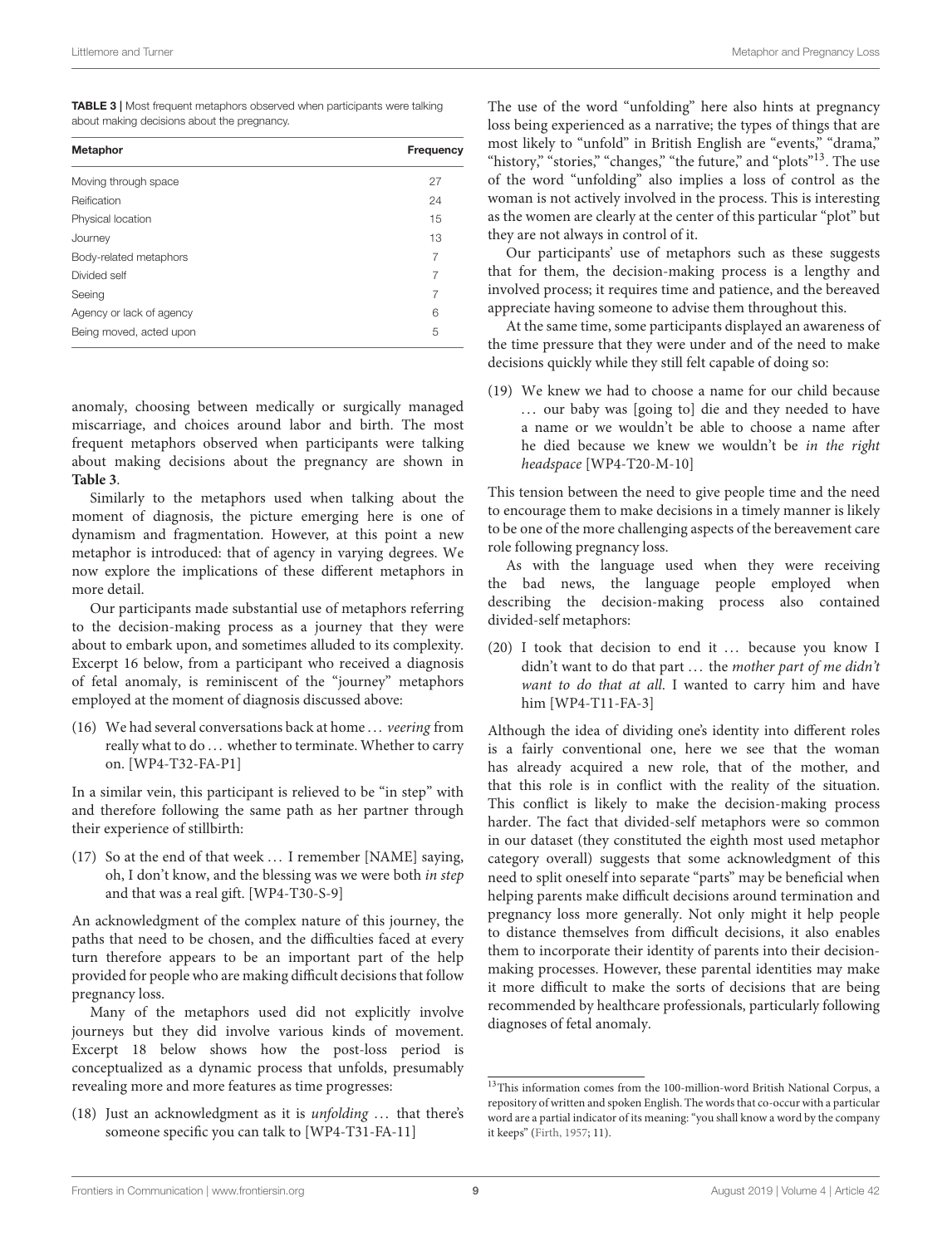We encountered varying degrees of agency in terms of people's divided-self and distancing experiences. Some of our participants reported that mentally they were not really "there" throughout the process. The significance of the event hit them much later on and support was needed when this happened, as we can see in excerpt 21, from a participant who had been diagnosed with a fetal anomaly:

(21) It was almost like at the time we were on autopilot  $\dots$  and if I was to say to someone in retrospect, I don't think we, I certainly didn't deal with it properly at the time ... and that's I think why I sort of struggled with it last year, because I think it all just sort of slapped me with it sort of out of the blue. [WP4-T1-FA-1]

These findings suggest that support for the bereaved at the decision-making stage is likely to involve a degree of balance between competing factors. The bereaved value input and advice on what they should do, but at the same time, may have strong intuitions that may compete with the advice they are given.

When asked about how their choices had been communicated to them, some of our participants reported that the medical staff had, at times, been overly-directive:

- (22) She didn't really feel like she . . . could make the decisions she wanted to, she was being pushed in certain ... ways [WP4-T19-FA-8]
- (23) You know, I felt very much that my hands were almost tied that you know they were sort of pushing me to go down the medical route [WP4-T15-FA-5]

Others regretted the fact that they had not been given sufficient information to help them make the decision:

(24) I just feel that we need to be very aware that everyone's going to handle this differently. It may manifest its way differently ... we just need ... really holistic options. Just options options options. It's amazing the informed consent—the proper informed consent . . . I gave consent to my surgery but ... it wasn't proper. I was never given the actual statistics ... we found out but yeah but you know I mean he [the consultant] could have been a lot nicer as well. For goodness sake I was like grieving I was in anger and denial. I was I was at those stages that are really raw. [WP4-T9-M-8]

This participant is clearly very aware of how confused she was feeling at the time. What she needed was clarity and genuine choice.

In some cases, women do feel the need to know all the details about their diagnosis and the procedures being offered to them, but this is not always offered. This is shown in this example of a woman being given the post-mortem results following a stillbirth:

(25) Just said oh I've got [the] results here and ... says blah blah blah...So ... can you just talk to me about it you know instead of—it's a heavily medical like report. There's a lot of words I don't understand ... I'm probably capable but you have just take me through it . . . I just wanted to . . . have the opportunity to understand it . . . that's what I'd understood the appointment to be. To go through the post-mortem. Not sort of, here's your A-level results. Here's an envelope. Go away. You're done ... maybe they need to be clearer that you've only got 10 min or whatever and if you've got other questions make another appointment or something. I just—it's such a short process that—I needed to understand all of it and so I did keep pushing and I didn't care how he was reacting to me cause I'm strong enough to just keep going and going even though he was getting more and more pissed off. Um, but it wasn't great and then since we've got friends who we've met through [NAME OF SUPPORT ORGANIZATION] actually who are both doctors and they took us through the report and they explained it to us and there were things that we hadn't understood that he didn't tell us. [WP4-T25-S-4]

The analogy with A-level results<sup>[14](#page-10-0)</sup> is interesting here because it points up the power imbalance and hierarchy between "teacher" and "pupil" but also conveys the sense that the "results" are being trivialized because they are not being explained and contextualized.

Taken together, these findings suggest that midwives may find it beneficial to ask the patients how much information about the procedures they would like to have, and to tailor the information according to the needs of the parents.

#### Implications for Care

These findings have several implications for healthcare professionals who provide care for those who have experienced pregnancy loss. A pertinent finding is that of the split self: when talking to someone who has suffered pregnancy loss, it is important to be aware that one is likely to be dealing with a person who is experiencing a series of competing and changing identities. These different identities may be pushing them in different directions, making decision making that bit more difficult. A possible resolution here could be to use communication styles which acknowledge and honor the views of the parents, and to make efforts to incorporate emotional concerns into the decision-making process where possible. The conflicting experiences of time at this stage in the process are also likely to present challenges; a certain amount of time is often required to make decisions, but the time available is likely to be limited due to medical or other practical concerns. It may be helpful to clearly state any time constraints when discussing options with the bereaved, while reassuring them that certain decisions can take more time. While it may not be feasible for caregivers in some roles to remain on-hand to provide support and advice beyond the immediate aftermath of the loss, it is at this stage that the bereaved could usefully be signposted toward other sources of support, e.g., pregnancy loss charities and any other local provisions. Finally, midwives should be led by the patients in terms of how much information they provide.

<span id="page-10-0"></span><sup>14</sup>"A-levels" are the final school examinations taken by 17- and 18-year-old secondary school students in the UK, which determine university entrance.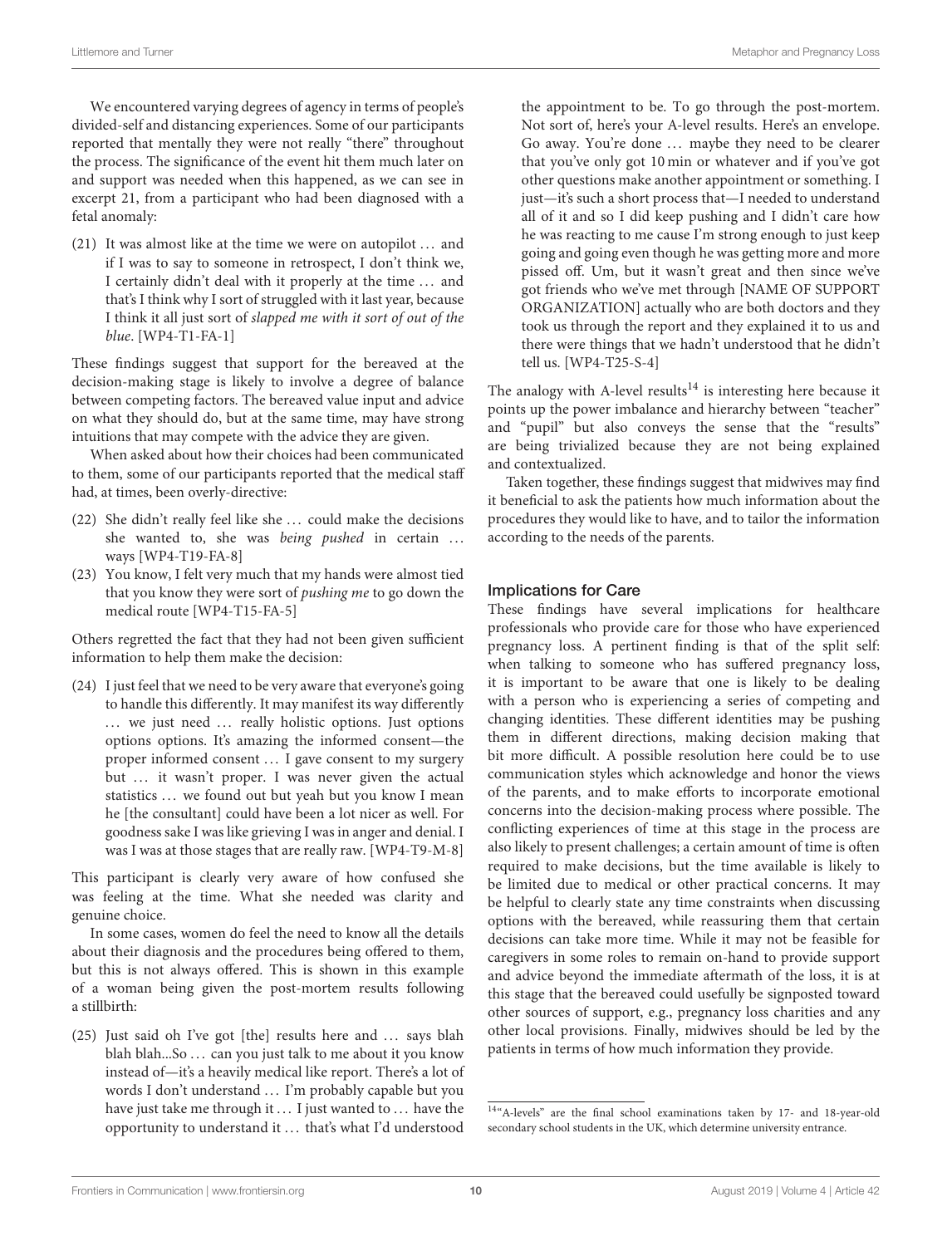#### Perspectives of the Midwives

Midwives are aware that bereaved parents need time to make decisions, and that these decisions might change several times over the course of their loss. This is shown in excerpt 26, taken from a conversation about parents giving consent for post-mortem:

(26) Interviewee 2: But we would also take into consideration that ... that's still what she wants [because] they do change their mind from one to the other. So a lady saying yes she does then she doesn't. And we've got to always ... adhere to that. So if I'm working with a family or ... our screening midwife who normally does all the post-mortem work, she would be in constant contact with them making sure that that's still the decision that they want to go with. [WP2-T10-BCP-05]

However, while the midwives were aware of how parents needed time to make decisions, many felt hampered by staff shortages which meant that they were often the only bereavement midwife working in the hospital. This meant that they were unable to provide the continuity of care they felt was crucial, and this often led to midwives feeling that they were "overloading" their patients with information in order to give them all they needed before they went off-shift:

(27) We have to do everything with them in the 1 day. Sometimes it can be a bit overbearing for them, because you're having to give them every bit of information in 1 day because ... you know you're not going to see them the following day  $\dots$  that can be hard [WP2-T23-BCP-09]

It can be difficult for midwives to strike a balance between giving enough information and giving too much, and this is likely to vary greatly between patients as we saw above. The following is an interesting example of an approach which may not be helpful in some contexts:

(28) Interviewee 2: And so in my research and then in my work . . . I don't think they wanted the medical stuff do—they, they just want . . . you to be there and . . . they don't want all the rubbish that surrounds it.

Interviewer: Well, what medical stuff for instance?

Interviewee 2: They just want what they need. They don't want ... all the information. They just want the information they need and the information that they want and what they don't want they don't ... for instance [you] tell them that are we [going to] give them a tablet that will help them to pass their baby but they don't need to know ... it's called Mifobristone and what it will do is help cells separate it...Because they don't care about any of that . . . that doesn't matter it's just it will help them pass the baby ... will give them pain relief. When they need it. That's the biggest thing isn't it they need to know . . . That we can stop it hurting [WP2-T27-BCP-12]

Although this approach may be appropriate for some patients, it may be dangerous to generalize these ideas to the population of bereaved parents more generally, as some may well want to be provided with as much information as possible including drug names, formal names for medical procedures and detailed explanations of these.

Although many midwives in our study gave examples of cases where they had taken time to provide clear and complete information to their patients, some felt unsure as to whether the protocols and policies they were explaining adhered to best practice. Many of the midwives felt that they would have benefited from clearer guidance, and that existing guidance was not sufficiently clear or directive. More broadly, the role of the bereavement midwife itself seemed unclear to some participants, with many feeling the need to construct their job role for themselves. This forced some midwives to take the initiative to construct their own support networks to clarify their roles and to train and support others:

(29) I run a bereavement midwife forum, because ... this was quite ... an isolating role ... I felt really ... sort of just alone, doing this, I didn't know really if I was doing the right thing, there was no ... job description from anywhere [WP2-T1-BCP-01]

This was mirrored, in many cases, by a perceived lack of recognition of the role of the bereavement midwife within the hospitals, manifested through a lack of support, staff shortages, and insufficient time to perform their bereavement support duties. Structural issues within the hospital sometimes exacerbated this issue, with several midwives speaking of the challenges they faced in dealing with a high staff turnover (particularly among junior doctors), and difficulties in providing training to staff elsewhere in the hospital.

(30) Interviewee 1: I've just done a ... presentation, "a day in the life of me," particularly for management. Because I ... don't think they appreciate what a bereavement role entails. It's not just caring for parents, it's doing everything else, it's liaising with mortuary services, liaising with crematoria . . . supplying figures [WP2-T17-BCP-07]

Our findings from this part of the study clearly indicate a need for more clarification of the role of the bereavement midwife, among bereavement midwives themselves and across the medical community more generally.

# Deciding on How to "Look After" the Baby After Delivery

## Views of the Bereaved

The most frequent metaphors observed when participants were talking about how to "look after" the baby after delivery are shown in **[Table 4](#page-12-0)**.

In the Methodology section above, we introduced the idea of a tension between the desire to parent the baby and the need to organize his/her funeral. This tension is made manifest in the most frequent metaphors occurring in relation to this key moment. Metaphors of animacy, presence and absence, and letting go are notable here, along with metaphors of movement and reification already observed.

The majority of the participants we interviewed expressed a strong, emotional attachment to their baby's body. Many parents reported that it had been good to hold the baby's body after the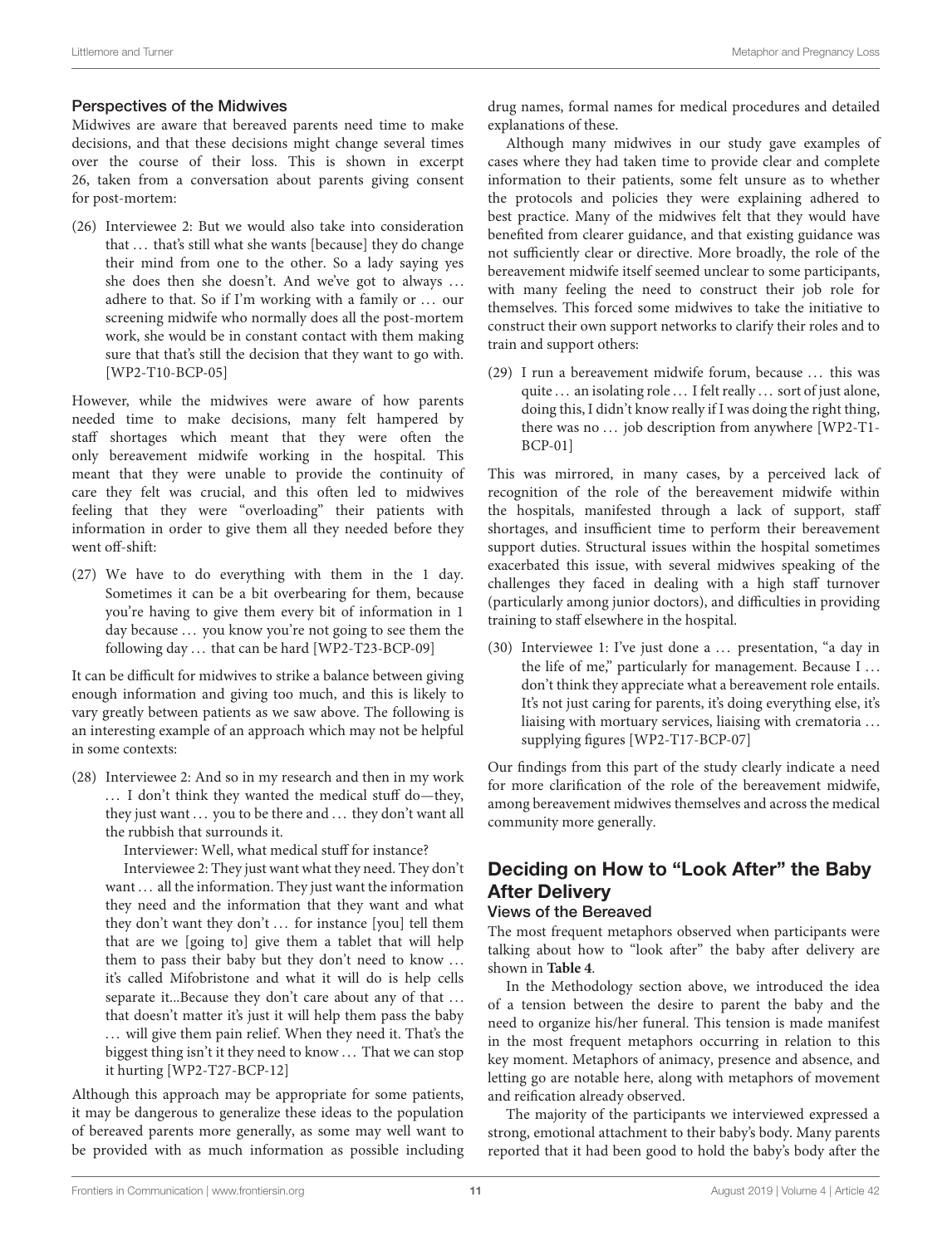<span id="page-12-0"></span>

| <b>TABLE 4</b>   Most frequent metaphors observed when participants were talking |
|----------------------------------------------------------------------------------|
| about how to "look after" the baby after delivery.                               |

| Metaphor                          | Frequency |
|-----------------------------------|-----------|
| Animacy                           | 63        |
| Reification                       | 19        |
| Physical location                 | 16        |
| Presence and absence              | 14        |
| Moving ego                        | 12        |
| Journey                           | 9         |
| Metonymy                          | 6         |
| Letting go physically, holding on | 5         |
| Seeing                            | 5         |
|                                   |           |

procedure or the birth, but some expressed concern about the way in which this option was presented to them and the timing of the question. In one case, where a participant was going to have to give birth to a stillborn child, the hospital staff asked her and her partner whether they would want to hold the baby afterwards. They felt as if this had been the wrong time for the question to be asked as their view of the baby at that time was very different from their view of the baby after labor had been induced:

(31) I don't think it should be a pre-asked question  $\ldots$  I think that's the biggest thing [because] they asked me this question on the Thursday. The day before I actually had him and at the time like said he was just at the time... when I was asked on the Thursday he was a problem. He was a dead baby inside of me ... he was a problem ... But because they'd asked me the question I had that doubt in my head of do I want to hold him would I want to hold him? Will I look at that baby and want to hold that baby. It's a dead baby. And it was only [because] me and my husband spoke and said we can't not hold him. We've got to hold him. But I think that if I was asked after I'd ... had him and a midwife had been holding him and said here's your baby. Do you want to hold your son? That to me would be really different to being asked when you're not I don't know. [WP4-T28-S-7]

In their case, the situation had changed from a "problem to be solved" to "a baby to be grieved." This reflects a change in the level of "animacy" ascribed to the baby. The woman went on to say:

(32) [I] just think it would've been a very different way [because] I think that a lot of women would then be able to see okay that's my son yes. Of course . . . I want to hold him. And I think that that's probably a different way around of maybe asking somebody as opposed to sort of that ... everything that they asked felt very clinical. Very processed ... as opposed to ... how a friend would ... ask you if you had a friend there who was kind of like dealing with everything for you then ... I don't know they might clean the baby up if ... you [want to] look at your baby. Look at how lovely they are. Look at the—it's the way of—rather than making it feel like it's a process that ... you need to kind of go through ... this this this this this and this and there's your dead baby at the end of it ... it almost needs to be ... done in a, how a friend would kind of help you through something [WP4-T28-S-7]

For this woman, not only was the timing of the question crucial, but also the way in which the question was phrased. For her, and for many others (particularly those who had stillbirths), the baby needed to be treated, at least on one level, as if it was "alive" at the point of birth. Normally the term "animacy" is used when inanimate objects are talked about as if they are alive, but here we are extending the concept slightly to include cases where people talk about the dead as if they were still alive. We see other examples of this "animacy" metaphor in the following excerpts:

- (33) I said I want him to go outside, I want him to see stars, and my husband went, "oh right, okay" and he picked him up and he walked him outside the fire exit and stood outside with him for a couple of minutes, and then afterwards I was thinking, well, I should've been supported by the midwives to get into a wheelchair and spend some time sort of outside with him or sitting outside ... underneath the stars. But I was made to feel that wasn't an option. [WP4-T28-S-7]
- (34) We are parents. we've got  $a \dots$  little girl. She's not here. She's not with us. But we have you know we've got we have got a little girl. [WP4-T29-S-8]

In excerpt 33, we see the parents wanting their baby to experience something of "life" and in excerpt 34 we see them seeking to give the baby an identity external to her parents. A common theme running through our participants' responses to questions about the way they perceived their baby was that their attitude toward the baby had changed significantly during the process. All these attitudes can be valid at different times and for different individuals, and it is of little use to attempt to impose any kind of over-riding "logic." An implication of this for those responsible for caring for people who have experienced pregnancy loss is that they need to prepare for the possibility that people will change their minds, that parents need to be able to make unhurried decisions, and that decisions made early on in the process may not, in the end, turn out to be the "right" ones. Timing is crucial.

The fact that people think of their new-born baby as a living being, particularly in the case of stillbirth, also extends into nonverbal metaphor (see [Jensen, 2017\)](#page-17-22) as we can see in excerpt 35 below, in which a woman talks about how unhappy she was that medical staff would stand between her and her baby in his cot:

(35) If you come into a room with a normal ... healthy baby ... then you would never dream of ignoring that baby. Whereas, the cot was ... put a little way away from the bed ... And they would stand in between the cot and the bed which got to me more than anything because it was almost like they were ignoring the fact why I was in there in the first place ... for them it was easier to stand in the way of it so they didn't have to acknowledge that he was there [WP4-T23-S-3]

This excerpt shows that metaphor extends beyond words and also appears in people's actions. The fact that the nurses positioned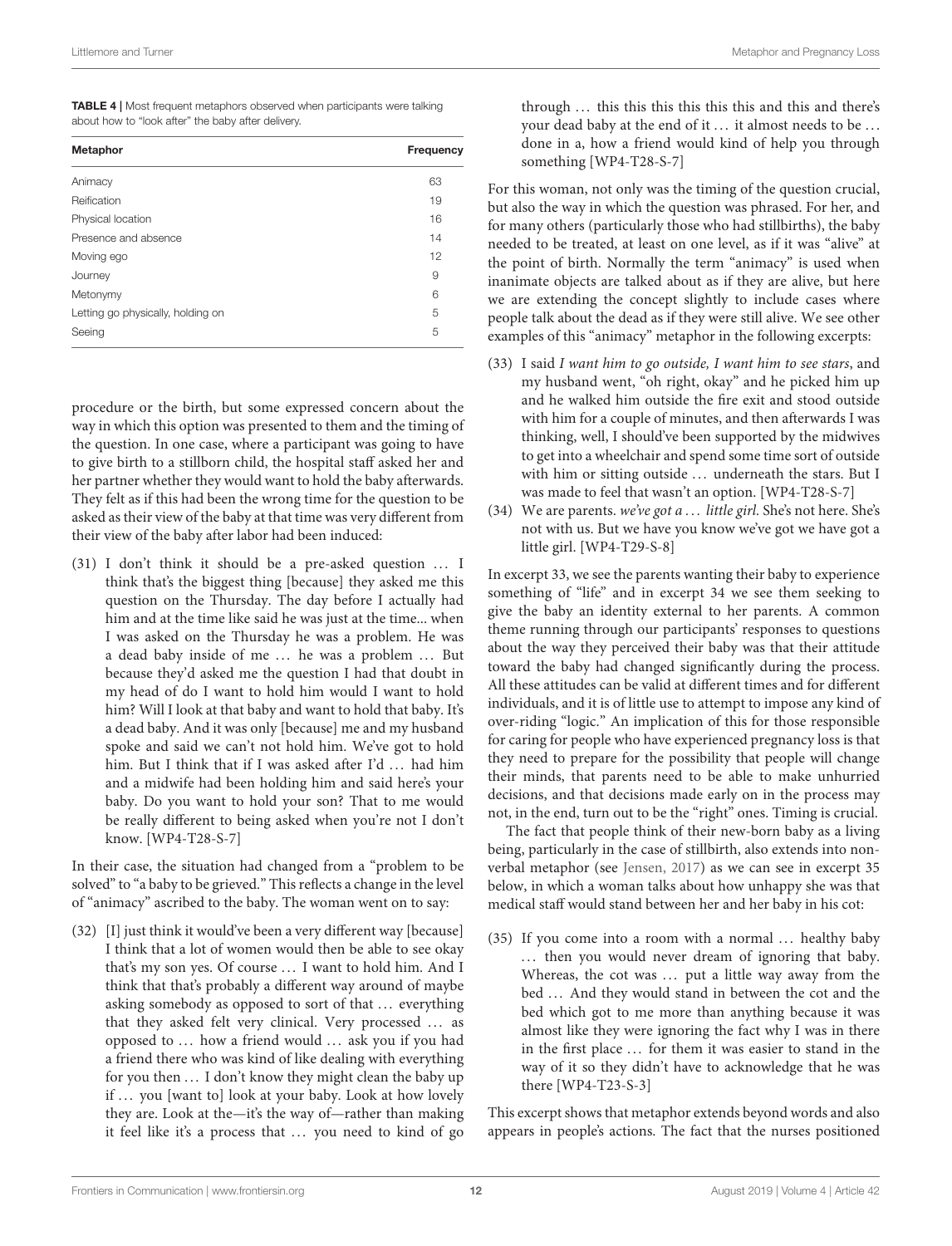themselves physically between the bereaved mother and her baby's cot was seen as a physical embodiment of the idea that the nurse did not see her baby as "important." In the eyes of this mother, the midwife appeared not to see the baby as a human being; she was literally disrupting the physical-spatial relationship between mother and child. In relation to this, an over-riding theme in the interviews was of a need for the parents to have an acknowledgment that the baby existed:

- (36) We haven't moved on, like, '[NAME]'s gone now, let's get on with our lives'. He's part of our lives. We make sure that that [SIBLING] is aware of him but you reach a point where you sort of—you do move on. He's still part of it but you've [got to] live your life [WP4-T34-S-P3]
- (37) That baby was here in your heart ... no matter what anyone else says [WP4-T12-M-9]

Because the participants were being interviewed at least 6 months after the pregnancy loss had taken place, many were able to acknowledge this temporal perspective. Some acknowledged that it is possible to feel very differently about their baby further down the line:

(38) It's okay to have these experiences with your child because that is your son ... it's not a dead baby. It's your son. It's your daughter. And that's the way you will view them going forward. You won't view them as being this problem, this stillbirth, this death that's happened, this process...That's how it's dealt with at the time but you will view them in the future as being your son. Your daughter. And then you'll look back and regret not treating them that way [WP4-T28-S-7]

By noting that the baby is considered a "stillbirth" or "a death that's happened" at the time of the loss, this woman is describing a use of metonymy which may help to objectify what has happened and make the process more manageable in the immediate aftermath of the loss. However, as she notes, these metonymic conceptions of the baby will not seem as relevant as time goes on.

A further interesting use of metonymy is found in descriptions of how the bereaved continue enacting parenting behaviors even after the baby has been cremated, as shown in excerpts 39 and 40 below:

- (39) I literally carry her [i.e., her ashes] everywhere, even now. Like, we take her upstairs, take her downstairs ... [T10-FA-2-SKW]
- (40) We were going to scatter his ashes on his due date but I don't feel ready to let him go. I just like knowing he's in the house. I just—I just don't want to let him go right now. And I don't know if I ever will, I just—we don't have a special urn or anything. He really is just stashed away in a sideboard but I just like knowing he's at home with us. [WP4-T20-M-10]

In both these excerpts, the metonymy is found in how the ashes stand for the baby, reinforced by the use of the personal pronouns "her," "his," "him," and "he." There is a further metonymic relationship in the second excerpt which shades into metaphor, in that literally scattering the ashes (metonymically standing for the baby) equates to metaphorically letting go of the baby.

### Implications for Care

We have already discussed some of the implications of these findings in the preceding section. The main messages that we can take from this section are that it is important to note that people's attitudes toward the baby can change quite significantly over time, for many the baby is on some level still very much "alive," and that metaphors of pregnancy loss can be enacted as well as simply appearing in the language used. This is particularly relevant in the case of stillbirth, but may not be exclusive to it. If someone wants to show their baby the stars, it is important to let them do so. The best support for the bereaved at this stage therefore involves validation of their loss, and a willingness to take the lead from the parents.

### Perspectives of the Midwives

The midwives who we interviewed were very much aware of the importance for many women of the fact that this was their baby:

(41) You need to make it known that you're  $\dots$  [there] to help them. And that you ... care that they've lost their baby ... Yeah that's a massive thing that their baby is important to us ... and because we're one of the only people that are [going] to] meet their baby ... even if they're 16 weeks their baby's their baby [they are] parents now ... And yeah we're one of the few people that are ever [going to] meet their baby and know that their baby existed and I think that's a massive thing to them ... because the rest of the world don't know or their families don't understand ... But we've met their baby and we know [WP2-T27-BCP-12]

This genuine care translates into a passion for supporting memory-making in a respectful and dignified way. This is not dependent on gestational stage:

(42) Interviewee 1: If I've got somebody on the ward who has had an 8 week miscarriage, to me it doesn't make any difference. They've still lost their baby, and we treat it exactly the same. [WP2-T23-BCP-09]

However, they were also aware that this was not a universal experience and that they should be led by the patient:

(43) It's a miscarriage, they don't want to see it, they just want to go home and move on. Doesn't happen all the time, but it does happen [WP2-T16-BCP-06]

One midwife spoke of the difficulties in working out whether the decisions being made are born of trauma or whether they are decisions that the bereaved will continue to hold; sometimes it is very difficult to make the call:

(44) That is often, a really ... positive and helpful thing for the families that choose to do it. But I would never ... [the] skill in bereavement care is being with the family and recognizing when somebody's telling you that they don't want to see their baby, they don't want handprints and footprints and photographs, that that is their decision. Versus somebody that is telling you is ... terrified ... who is in shock and hasn't maybe considered the value of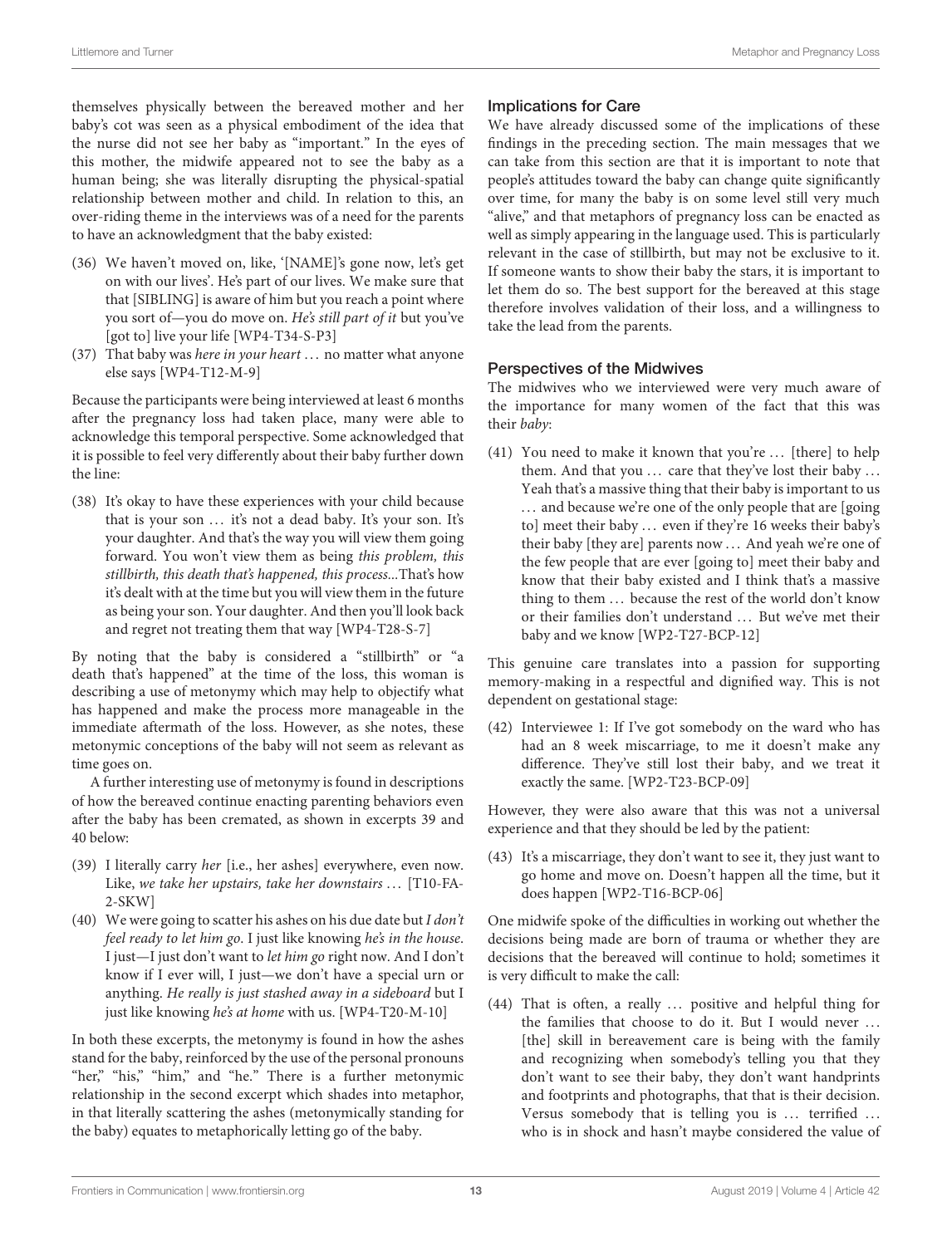doing these things or having these things and maybe needs some support ... reassurance ... and coaching through that process ... the skill is picking out those mums, and not ... distressing the ones that have made their decision that you're trying to talk them out of it. [WP2-T16-BCP-06]

The midwives were also aware of the fact people's attitudes could change very significantly over time and that people therefore needed to be given opportunities to change their minds and ongoing support through the process. We can see this in the following excerpt:

(45) I had a set of parents who are always in my head, and they know it ... big family, and ... they had a little boy...they were so shocked they didn't want to do anything and I went to see them on a Friday ... they were sitting with their coats on waiting to go home ... mum had seen the baby very, very briefly. Dad didn't want to see it at all ... they were just waiting to go, but they'd been told that this person called [NAME] was going to come and see them before they went ... I could have taken a photograph of them ... I wish I'd have had the courage to do it, but I didn't ... they'd been told ... you can do this, you can do that. They didn't want to do anything, they just wanted to go home ... I went to see them and it wasn't just because it was me ... it could have been another bereavement midwife. You just put those few words and few ideas, and they stayed within the hospital until Sunday afternoon. Initially they hadn't wanted anything ... but over the weekend, they saw their baby, they bathed their baby, dressed their baby, took hundreds of photographs. The rest of the family came in, because that baby would have been part of a big family ... they ended up with an album that was six inches thick ... from beginning, right to the funeral, with flowers and everything. But initially they hadn't wanted anything...if we hadn't given them the time, they'd have gone home and they'd have done nothing ... but they did absolutely everything ... I think parents are ... sometimes really frightened. If they don't want to see their baby straightaway, they think 'does that make me a bad parent?' "Does that make me a bad person?" and we just give them time, and if they still decide ... that that's not what they want, you know, we give them the options and we support them, but it's their choice. But we have very few parents that go home, from delivery suite anyway, that don't see their baby. [WP2-T17-BCP-07]

These comments underscore the crucial role played by bereavement midwives in helping bereaved parents to enact parenting behaviors that will help them through the difficult aftermath of pregnancy loss. The skill lies in deciding if, when and how to help them engage in such behaviors.

#### Funerals, Rites and Rituals Views of the Bereaved

In this section, we focus primarily on stillbirth. This is because under English law, the context in which this research was conducted, a stillborn baby must be buried or cremated by law. <span id="page-14-0"></span>TABLE 5 | Most frequent metaphors observed when participants were talking about making decisions about funerals, rites and rituals.

| Metaphor               | Frequency |  |
|------------------------|-----------|--|
| Reification            | 34        |  |
| Animacy                | 28        |  |
| Moving through space   | 16        |  |
| Nature                 | 13        |  |
| Journey                | 12        |  |
| Physical location      | 12        |  |
| Body-related metaphors | 9         |  |
| Ties and bonds         | 7         |  |
| Containment            | 6         |  |

However, it should be noted that some of the sufferers of other types of loss also arranged funerals.

The most frequent metaphors observed when parents were talking about the funeral arrangements for their baby are shown in **[Table 5](#page-14-0)**.

Again, we see metaphors involving reification, animacy, containment, movement and physical location, but we also see metaphors involving ties and bonds and nature. In this section we discuss how the use of these metaphors reflects the tensions that we have discussed throughout this article that emerge when a parent has to bury their baby. In the section Deciding on How to "Look After" the Baby After Delivery, we saw that for many people, it is hard to reconcile the fact that their baby has died with the identities that they have been developing as parents and the associated need to enact parenting behaviors.

The mindset that led the parents to want to parent their babies continues to inform the decisions they make about funeral arrangements. Therefore, we still see a number of animacy metaphors in which the bereaved talked about their deceased baby as if he or she was still "alive." Many parents did not want their baby to be on their own and this informed their decisions about the funeral:

(46) She's buried with my dad ... I didn't want her to be on her own, um, so she's with my dad, um, in [PLACE] cemetery [WP4-T29-S-8]

This excerpt underscores the importance for many parents of the need to treat the baby as a person, as we saw in the previous section. It also links back to the quotation above about the family coming in to visit the baby. Both of these quotations show that, in addition to being seen as a person in his/her own right, the baby is also very much part of the family and has thus already begun to form part of a network of social relationships.

The issue of timing also plays a key role with respect to the questions that are asked about funerary arrangements. Here a participant who had experienced a stillbirth comments that it would have been more appropriate to have been asked about her preferences for funeral arrangements after the induction, rather than before:

(47) I know that they have to ask the questions but like I said when they come in with the clipboard and the piece of paper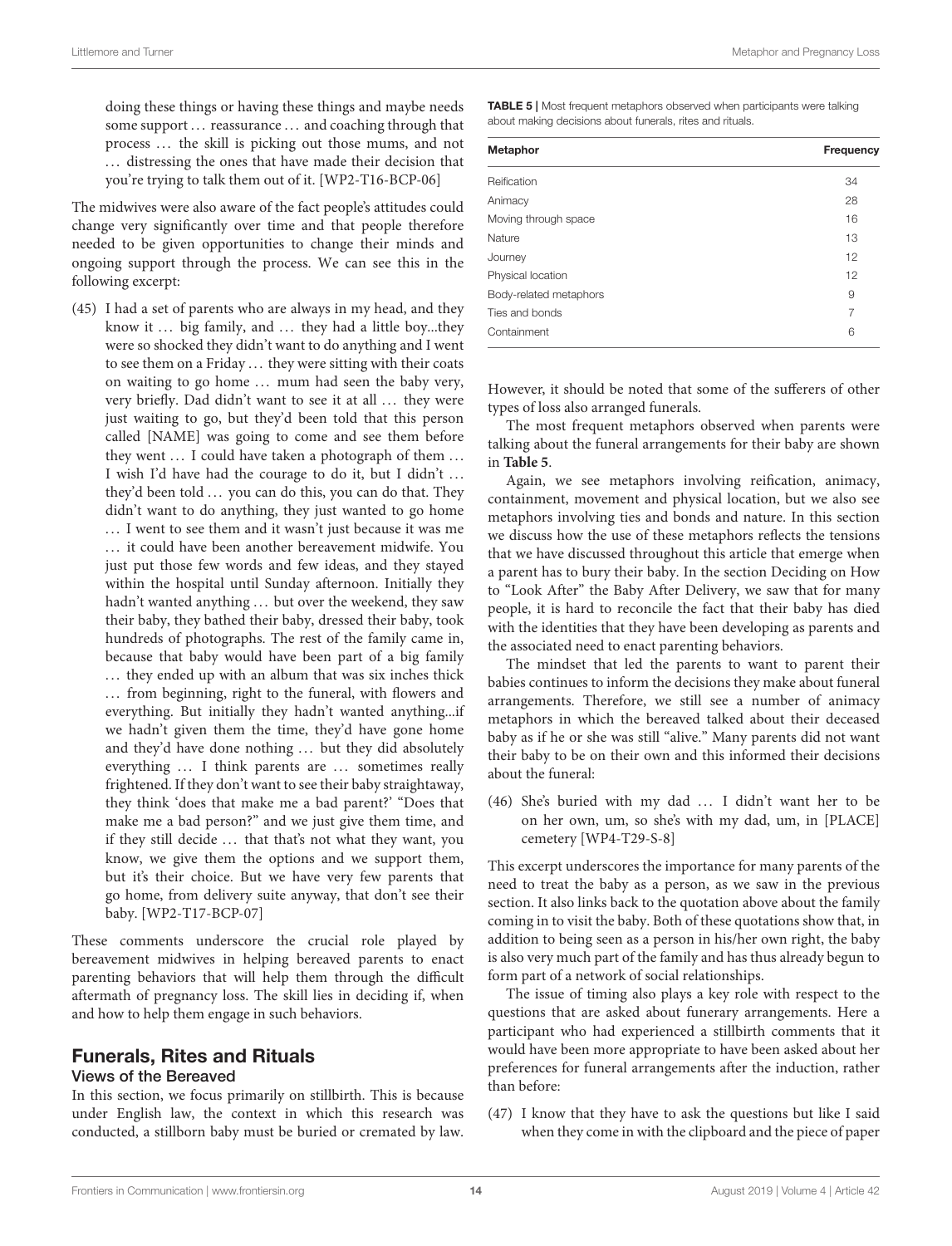and it's a tick sheet and you're having ... question after question after question and ... they're asking about funeral stuff and they're sitting with me and my husband and we're like well we haven't even considered a funeral. Why would I know the answer to that? I don't know the answer to that and... I don't think it was necessarily the right time to ask about the funeral. Before he was born. I think that that should have, could have, waited until after the birth . . . After everything'd calmed down. After everything I think that would've been a better time to ask. [WP4-T28-S-7]

When asking parents to make decisions about funeral arrangements the issue can be broached prior to the loss. However, parents need to be given time to make the final decision after the loss has taken place, if possible, as they often view their baby in a very different way after this has happened.

The connections that people felt to their babies are reflected in the use of metaphors related to ties and bonds. Although for many, creating a "bond" with their new baby was deemed to be important, for some, the idea of being "tied" to their baby's memory was worrying and it made them not want to have a grave. We see this in the following comments, the first of which was produced by a participant who had experienced a miscarriage, the second a stillbirth:

- (48) Our worry about having a burial is that then there's a grave that you have to visit. And you're tied to that grave. And we both thought that we would never be able to move on from the loss of our child. [WP4-T20-M-10]
- (49) I don't want a tie. That sounds very selfish but I didn't want a tie to a specific place [WP4-T26-S-5]

Finally, metaphors relating to nature demonstrate how people attach symbolic meaning to natural phenomena in order to help them come to terms with the death of their baby. While not specific to formal funerals, nature often played an important role in the personalized rituals that the bereaved and their loved ones undertook following loss. Here we have a parent talking about how her friend planted a snowdrop in honor of her stillborn baby and how much this meant to her:

(50) Some people unexpectedly were just so appropriate and lovely anyway I have a friend ... who just came up trumps ... planted a snowdrop. And every year I get a picture of how this snowdrop's doing [WP4-T26-S5]

Here the snowdrop appears to metaphorically represent her baby and she is able to see it grow. The symbolic importance of nature also led this parent to be hesitant to engage in some memorialization activities:

(51) There was a little flower [in the memory box] but I was too scared to grow the flower in case it died. I have a rose in the garden and the rose didn't do very well this summer and my mum was like, now, you're not to think this as any sort of reflection on what happened. I was like, "no no no, it's fine. It's fine." But I wasn't ready, for some reason, for the flower in the box. it was too soon to have that sort of rational thinking about, "it's just a flower." [WP4-T26-S5]

Taken together, these excerpts demonstrate the power of nature as a metaphorical resource upon which bereaved parents can draw. However, they need to do so on their own terms and in their own time.

#### Implications for Care

All of the metaphors discussed in this section work together to show how memorialization rituals, including funerals, are important, but that parents vary significantly in terms of what they deem appropriate. For carers, the main message to be taken from these findings is that we should expect a degree of variety and that parents have very different needs when it comes to making decisions about funeral arrangements. Decisions about whether, and if so where, to bury the baby's body can be very difficult to make, as parents need to take into account both their current and their perceived future relationship with their baby.

#### Perspectives of the Midwives

Midwives recognized the fact that people vary in terms of whether or not they want a funeral for their baby and if so the kind of funeral they want. They noted that people with earlier losses often wanted some kind of funeral service too. However, it was noted that procedural demands and administrative errors sometimes made the process much more difficult for parents than it needed to be:

(52) We also had a problem 6 months to a year ago the lady that sorts out releasing the body to the parents for the cremation, the body can't be released if certain forms aren't filled in properly and nobody will take responsibility for this form that wasn't filled out. So the poor parents were ringing every day we want our baby and we couldn't give them their baby [WP2-T26-BCP-11]

We had a number of accounts of midwives going to great lengths to smooth the process when this sort of thing happened:

(53) Interviewee 2: If they want to arrange it themselves or do we contact the ... funeral director for them? We've got a good funeral director don't we?...will take the babies really early gestation won't they, I think, and does it for free. I understand because of personal reasons they offer it free?...and then they collect them from the mortuary and then just deal with it and contact the family. I just work my way through the paperwork and then discuss it as it is on the paperwork [WP2-T27-BCP-12]

Even when the funeral arrangements went smoothly, midwives spoke of engaging in activities that went beyond the job description, including reading out a poem at the remembrance service and creating a Facebook page for parents and grandparents.

This perceived need to exceed the expectations of their job description sometimes adds stress to the midwives' personal lives:

(54) Interviewee 1: Little silly things that ... have a massive impact, or—say for instance I've booked a funeral for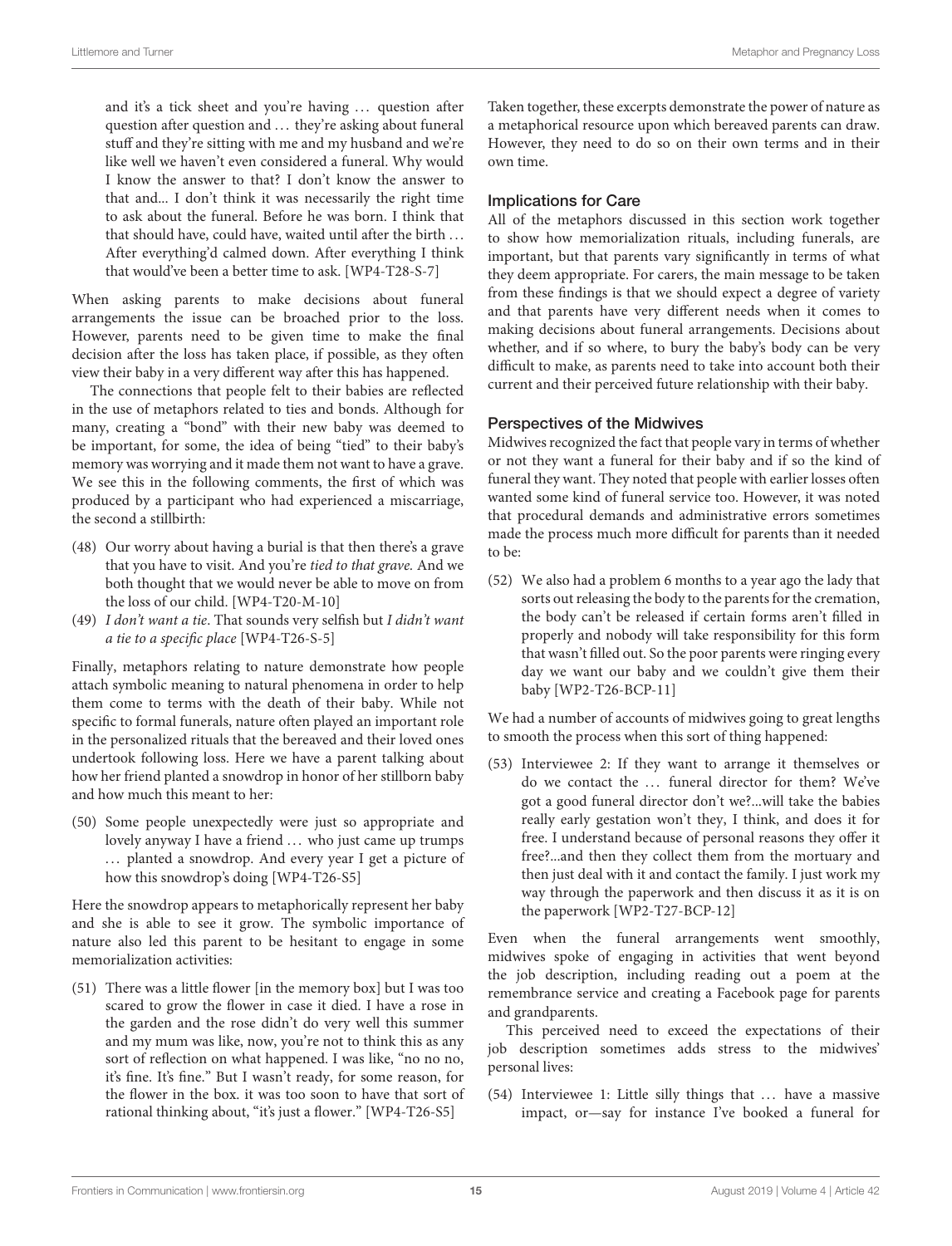somebody and then the doctor that was going to do the cremation form goes off sick. That kind of thing keeps me awake at night thinking, I really want to get this form done, I don't want to have to phone this family and say I'm going to have to cancel the funeral because I can't get the cremation paperwork done. [WP2-T16-BCP-06]

Our analysis of the interviews with the midwives show that they were aware of the need for choice around the types of funeral. However, midwives also highlighted the institutional constraints where they worked surrounding hospital-provided funeral services. In some cases, for example, parents were not permitted to attend the services organized by the hospital for miscarried babies, but midwives recognized that parents should have the option to do so. This is also stated in the guidance offered by the Institute of Cemetery and Crematorium Management (ICCM). In many cases, therefore, institutional demands rendered it very difficult for the midwives to provide the care and the choices that they knew the bereaved parents needed.

# CONCLUSION AND IMPLICATIONS FOR **PRACTICE**

In this paper, we have seen that metaphor is a useful tool in providing insights into people's experiences of pregnancy loss. Our analysis has shown that their heightened emotional state means that they find it difficult to take in a lot of information at once, their feelings fluctuate considerably and this has implications for the decisions they make. Many take on identities as parents which they enact in a variety of ways, and this can impact on their choices for funeral arrangements. However, there is considerable variation in their experiences with some patients viewing the lost pregnancy in more medical terms. In many ways, our findings cohere with previous work on the role of metaphor in gaining insight into the experiences of those who have suffered trauma, ill health or addiction as discussed in the Introduction and Background to the Study sections. In those cases, metaphor has been shown to be a powerful therapeutic tool, helping people to reframe their experiences and eventually to replace their painful conceptualization with ones which are more hopeful (see also [Tay, 2013](#page-17-23) for a more in-depth discussion of the use of metaphor in therapeutic contexts). While such an approach is beyond the scope of our study, it therefore seems likely that a metaphor approach would also prove beneficial in supporting those who have suffered pregnancy loss in a therapeutic context.

We have seen that most of the time the care that midwives give conforms to these experiences, but that when it doesn't it is because they are operating under institutional constraints. While they are often aware of best practice they are hampered by unclear guidance and a lack of support from their professional environments and in some cases a lack of recognition of the important role that they play in providing vital compassionate care.

It should be noted that this study was based only in England and that its findings should not be generalized to other cultural settings. Furthermore, it was not a longitudinal study and the experiences are being expressed retrospectively. We recognize that this means that we do not have information about how the participants were feeling "in the moment" at each stage of the loss. However, the strength of this non-longitudinal study is that the participants were talking about their experiences with a degree of hindsight, which may have allowed for more reflective depth. Also, the methodology was less intrusive than a longitudinal study.

Further research could usefully be conducted on a larger population to investigate any differences in the ways in which different types of loss are experienced. It would also be beneficial to conduct a study exploring experiences of adult bereavement in order to identify areas of overlap. Finally, it would be useful to conduct the research in different cultural contexts, with participants with different native languages. This is because culture plays an important role in people's experiences of trauma and bereavement, and one's native language shapes the metaphors conventionally used to frame and express such concepts. A recognition of this is therefore necessary to gain a fuller picture of the lived experience of pregnancy loss.

The findings from our research suggest that more recognition needs to be given to the role of the bereavement midwife if people who have experienced pregnancy loss are to receive the support they need. Not only does the role itself need to be understood, but also the stresses and constraints under which many bereavement midwives operate need to be addressed to ensure effective care. The loss of a much-wanted pregnancy is always going to be a deeply distressing experience for most people, but good care makes all the difference. We end this article with a quote from one of the midwifes we interviewed, who says:

(55) They're [going to] go away . . . that was horrific but at the same time they can say that the care I had was good ... then we've done our job right [WP2-T27-BCP-12]

# DATA AVAILABILITY

The full anonymised transcripts of our interviews will be publicly available on the UK Data Service website [\(https://ukdataservice.](https://ukdataservice.ac.uk/) [ac.uk/\)](https://ukdataservice.ac.uk/) from 1st January 2020.

# ETHICS STATEMENT

This research forms part of the Death before Birth project, a 2-year ESRC-funded study running from 2016-18 and granted ethical approval by the University of Birmingham. This study was carried out in accordance with the recommendations of the University of Birmingham Ethical Review Committee, with written informed consent from all subjects. All subjects gave written informed consent in accordance with the Declaration of Helsinki. The protocol was approved by the University of Birmingham Ethical Review Committee. Ethical Review Codes ERN\_16-0129 and ERN\_17-0477.